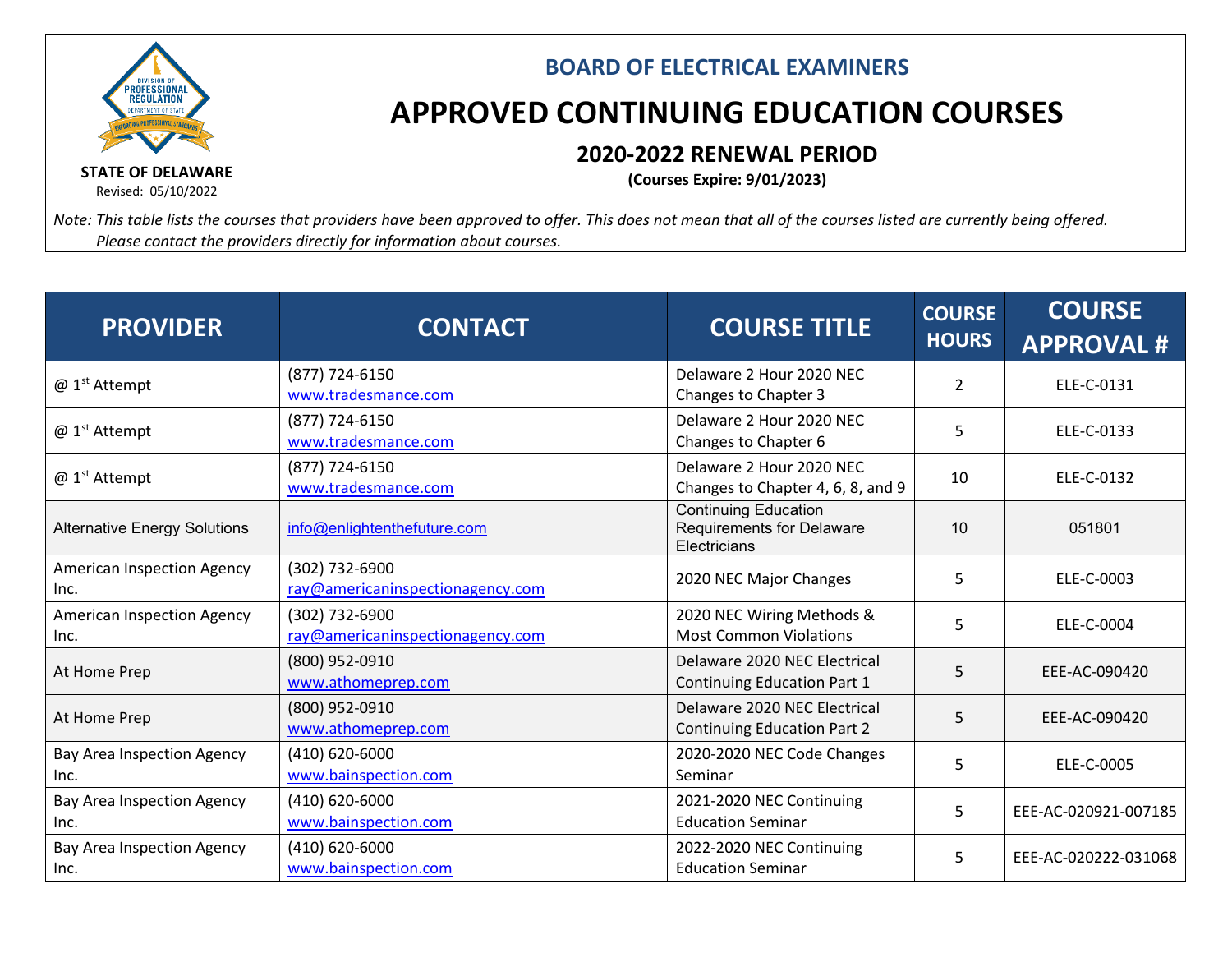| <b>BlueVolt</b>                                        | (503) 223-2583<br>www.bluevoltceu.com      | 2020 NEC Code Changes Pt. 1               | 8              | ELE-C-0134           |
|--------------------------------------------------------|--------------------------------------------|-------------------------------------------|----------------|----------------------|
| <b>BlueVolt</b>                                        | (503) 223-2583<br>www.bluevoltceu.com      | 2020 NEC Code Changes Pt. 2               | 8              | ELE-C-0135           |
| <b>BlueVolt</b>                                        | (503) 223-2583<br>www.bluevoltceu.com      | 2020 NEC Code Changes - Low<br>Voltage    | 5              | EEE-AC-030321-005281 |
| <b>BlueVolt</b>                                        | (503) 223-2583<br>www.bluevoltceu.com      | NFPA 70E: Electrical Safety               | 5              | ELE-C-0006           |
| <b>BlueVolt</b>                                        | (503) 223-2583<br>www.bluevoltceu.com      | NFPA 70E 2021 - Electrical<br>Safety      | 5              | EEE-AC-010622-031843 |
| <b>Complete Electrical Academy</b>                     | (703) 988-9533<br>steveevers@hotmail.com   | NEC 2017 Update                           | 6              | EEE-AC-072321-003087 |
| <b>Comprehensive Education</b><br><b>Solutions LLC</b> | (865) 371-5784<br>www.comprehensiveedu.com | 2020 NEC Changes Recap                    | 6              | EEE-AC-030322-038533 |
| <b>Comprehensive Education</b><br><b>Solutions LLC</b> | (865) 371-5784<br>www.comprehensiveedu.com | <b>AFCI Protections</b>                   | $\overline{2}$ | EEE-AC-090220        |
| <b>Comprehensive Education</b><br><b>Solutions LLC</b> | (865) 371-5784<br>www.comprehensiveedu.com | Article 300 NEC Online (Zoom)             | $\overline{2}$ | EEE-AC-030322-038531 |
| <b>Comprehensive Education</b><br>Solutions LLC.       | (865) 371-5784<br>www.comprehensiveedu.com | Changes to the 2020 NEC                   | 9              | ELE-C-0007           |
| <b>Comprehensive Education</b><br><b>Solutions LLC</b> | (865) 371-5784<br>www.comprehensiveedu.com | Changes to the 2020 NEC &<br>Delaware Law | 10             | ELE-C-0008           |
| <b>Comprehensive Education</b><br><b>Solutions LLC</b> | (865) 371-5784<br>www.comprehensiveedu.com | <b>Common Code Violations</b>             | 4              | ELE-C-0009           |
| <b>Comprehensive Education</b><br><b>Solutions LLC</b> | (865) 371-5784<br>www.comprehensiveedu.com | <b>Common Code Violations Online</b>      | 4              | EEE-AC-030322-038534 |
| <b>Comprehensive Education</b><br><b>Solutions LLC</b> | (865) 371-5784<br>www.comprehensiveedu.com | <b>Grounding vs Bonding</b>               | 4              | ELE-C-0010           |
| <b>Comprehensive Education</b><br><b>Solutions LLC</b> | (865) 371-5784<br>www.comprehensiveedu.com | Grounding & Bonding (Online<br>Zoom)      | 8              | EEE-AC-030322-038521 |
| <b>Comprehensive Education</b><br><b>Solutions LLC</b> | (865) 371-5784<br>www.comprehensiveedu.com | Grounding and Bonding 1                   | 8              | EEE-AC-090220        |
| <b>Comprehensive Education</b><br><b>Solutions LLC</b> | (865) 371-5784<br>www.comprehensiveedu.com | Motor Control Part 1                      | 4              | ELE-C-0011           |
| <b>Comprehensive Education</b><br><b>Solutions LLC</b> | (865) 371-5784<br>www.comprehensiveedu.com | NEC Chapter 3 Review                      | 8              | ELE-C-0012           |
| <b>Comprehensive Education</b><br><b>Solutions LLC</b> | (865) 371-5784<br>www.comprehensiveedu.com | Recent changes to the NEC                 | 8              | ELE-C-0013           |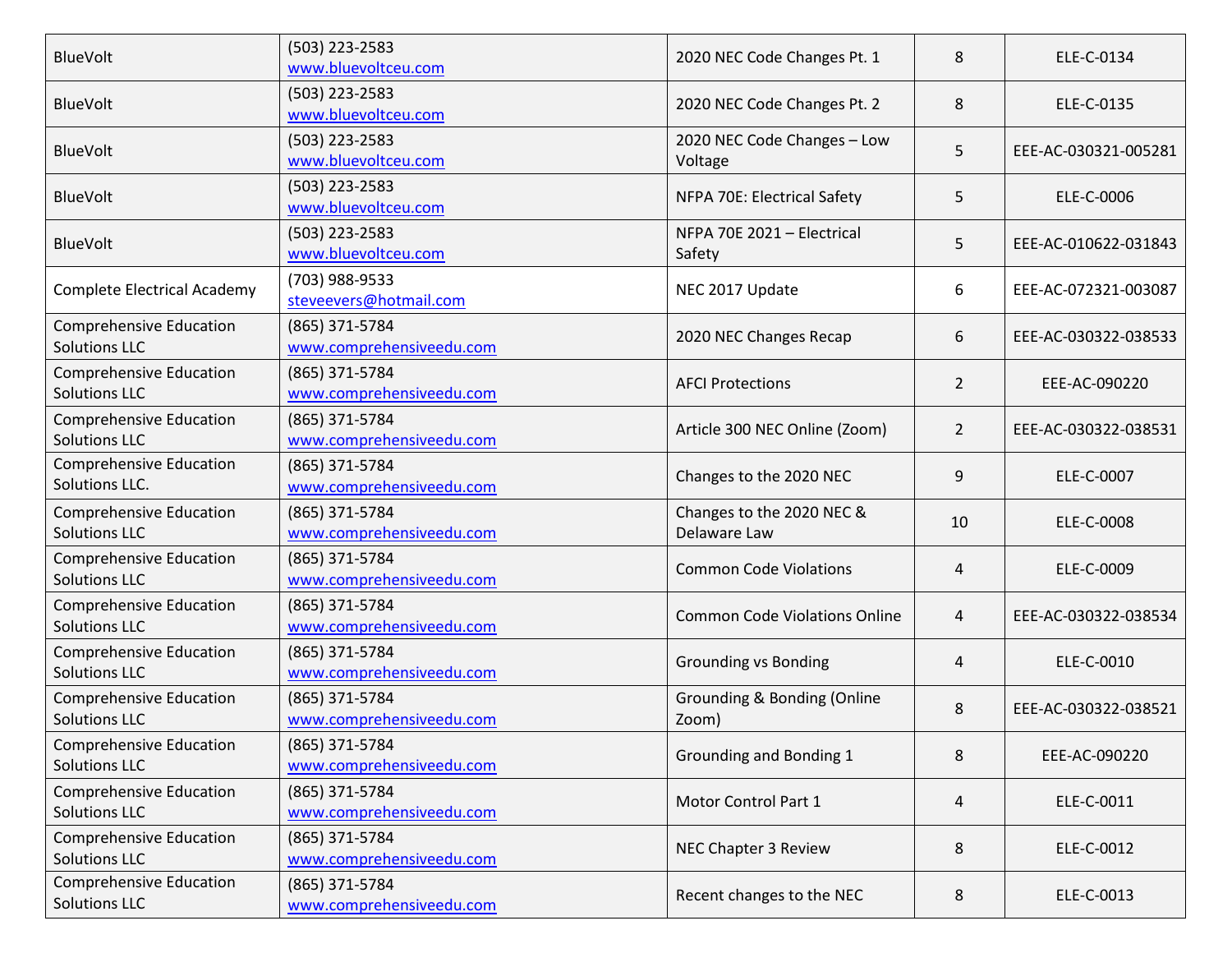| <b>Comprehensive Education</b><br><b>Solutions LLC</b> | (865) 371-5784<br>www.comprehensiveedu.com | <b>Requirements for Electrical</b><br>Installations                                                          | $\overline{2}$ | EEE-AC-090220        |
|--------------------------------------------------------|--------------------------------------------|--------------------------------------------------------------------------------------------------------------|----------------|----------------------|
| <b>Comprehensive Education</b><br><b>Solutions LLC</b> | (865) 371-5784<br>www.comprehensiveedu.com | Wiring Methods Article 300                                                                                   | $\overline{2}$ | EEE-AC-090220        |
| Delaware Elevator Inc.                                 | (800) 787-0436<br>www.delawareelevator.com | 2021 Safety Continuing<br>Education                                                                          | 3              | EEE-AC-072321-02307  |
| Delaware Elevator Inc.                                 | (800) 787-0436<br>www.delawareelevator.com | CPR - AED - First Aid                                                                                        | 4              | EEE-AC-030222-037055 |
| Delaware Elevator Inc.                                 | (800) 787-0436<br>www.delawareelevator.com | Electrical Standards OSHA 1910<br><b>&amp; NFPA 70E</b>                                                      | 6              | EEE-AC-020222-036692 |
| Delaware Elevator Inc.                                 | (800) 787-0436<br>www.delawareelevator.com | <b>EMS Freight Elevator Training</b>                                                                         | 8              | ELE-C-0014           |
| Delaware Elevator Inc.                                 | (800) 787-0436<br>www.delawareelevator.com | Installation of Elevator<br>Controllers, Motor, Drives,<br>Hardware, Software and<br><b>Associated Parts</b> | 8              | EEE-AC-090420        |
| Delaware Elevator Inc.                                 | (800) 787-0436<br>www.delawareelevator.com | Refresher Code Update for<br>Elevators                                                                       | $\overline{2}$ | EEE-AC-072321-019461 |
| Dennis Kennedy                                         | (410) 920-1599<br>d.l.kennedy@hotmail.com  | Commercial & Industrial<br>Changes to the 2017 NEC Part 1                                                    | 5              | ELE-C-0015           |
| Dennis Kennedy                                         | (410) 920-1599<br>d.l.kennedy@hotmail.com  | Commercial & Industrial<br>Changes to the 2017 NEC Part 2                                                    | 5              | ELE- C-0016          |
| Dennis Kennedy                                         | (410) 920-1599<br>d.l.kennedy@hotmail.com  | Grounding & Bonding (Part 1)                                                                                 | 5              | ELE-C-0017           |
| Dennis Kennedy                                         | (410) 920-1599<br>d.l.kennedy@hotmail.com  | Grounding & Bonding (Part 2)                                                                                 | 5              | ELE-C-0018           |
| Dennis Kennedy                                         | (410) 920-1599<br>d.l.kennedy@hotmail.com  | Grounding & Bonding (Part 3)                                                                                 | 5              | ELE-C-0019           |
| Dennis Kennedy                                         | (410) 920-1599<br>d.l.kennedy@hotmail.com  | High Voltage Qualified-2018<br>NFPA 70E                                                                      | 8              | ELE-C-0020           |
| Dennis Kennedy                                         | (410) 920-1599<br>d.l.kennedy@hotmail.com  | High Voltage Qualified-2018<br>NFPA 70E Refresher                                                            | 5              | ELE-C-0021           |
| Dennis Kennedy                                         | (410) 920-1599<br>d.l.kennedy@hotmail.com  | High Voltage Qualified 2021<br>NFPA 70E                                                                      | 8              | EEE-AC-060221-019722 |
| Dennis Kennedy                                         | (410) 920-1599<br>d.l.kennedy@hotmail.com  | High Voltage Qualified 2021<br>NFPA 70E Refresher                                                            | 5              | EEE-AC-060221-019803 |
| Dennis Kennedy                                         | (410) 920-1599<br>d.l.kennedy@hotmail.com  | Low Voltage Qualified-2018<br>NFPA 70E                                                                       | 8              | ELE-C-0022           |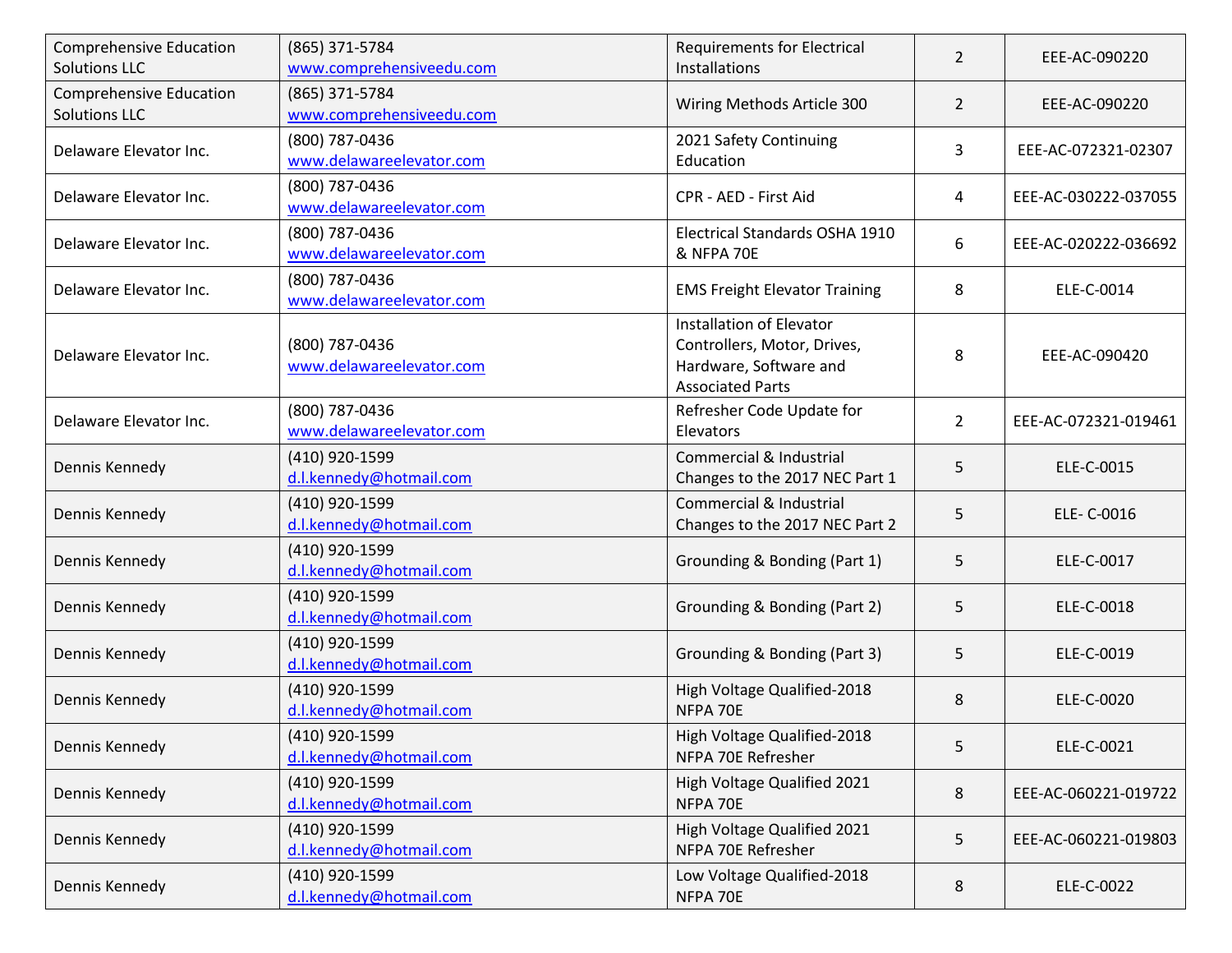| Dennis Kennedy                       | (410) 920-1599<br>d.l.kennedy@hotmail.com         | Low Voltage Qualified-2018<br>NFPA 70E Refresher                          | 5  | ELE-C-0023           |
|--------------------------------------|---------------------------------------------------|---------------------------------------------------------------------------|----|----------------------|
| Dennis Kennedy                       | (410) 920-1599<br>d.l.kennedy@hotmail.com         | Low Voltage Qualified 2021<br>NFPA 70E                                    | 8  | EEE-AC-060221-019721 |
| Dennis Kennedy                       | (410) 920-1599<br>d.l.kennedy@hotmail.com         | Low Voltage Qualified 2021<br>NFPA 70E Refresher                          | 5  | EEE-AC-060221-019800 |
| e-Hazard Management, LLC             | (502) 716-7073<br>www.e-hazard.com                | Electrical Workplace safety NFPA<br>70E                                   | 8  | EEE-AC-010621-006937 |
| <b>Electric Education Center LLC</b> | (215) 245-2024<br>www.electriceducationcenter.com | <b>Electric Metering 101</b>                                              | 8  | ELE-C-0025           |
| <b>Electric Education Center LLC</b> | (215) 245-2024<br>www.electriceducationcenter.com | <b>Electrical Project Estimating</b>                                      | 8  | ELE-C-0026           |
| <b>Electric Education Center LLC</b> | (215) 245-2024<br>www.electriceducationcenter.com | Fire Alarm Installation                                                   | 8  | ELE-C-0027           |
| <b>Electric Education Center LLC</b> | (215) 245-2024<br>www.electriceducationcenter.com | Grounding vs. Bonding                                                     | 8  | ELE-C-0028           |
| <b>Electric Education Center LLC</b> | (215) 245-2024<br>www.electriceducationcenter.com | <b>HVAC and NEC Rules</b>                                                 | 8  | ELE-C-0029           |
| <b>Electric Education Center LLC</b> | (215) 245-2024<br>www.electriceducationcenter.com | Medium / High Voltage<br>Termination                                      | 8  | ELE-C-0030           |
| <b>Electric Education Center LLC</b> | (215) 245-2024<br>www.electriceducationcenter.com | <b>Motors</b>                                                             | 8  | ELE-C-0031           |
| <b>Electric Education Center LLC</b> | (215) 245-2024<br>www.electriceducationcenter.com | <b>National Fire Protection</b><br>Association 70E (NFPA 70E)             | 8  | ELE-C-0032           |
| <b>Electric Education Center LLC</b> | (215) 245-2024<br>www.electriceducationcenter.com | NEC 2020 Code Update                                                      | 8  | ELE-C-0033           |
| <b>Electric Education Center LLC</b> | (215) 245-2024<br>www.electriceducationcenter.com | <b>Optional Standby Systems-</b><br>Generators                            | 8  | ELE-C-0034           |
| <b>Electric Education Center LLC</b> | (215) 245-2024<br>www.electriceducationcenter.com | OSHA-10 Safety                                                            | 10 | ELE-C-0035           |
| <b>Electric Education Center LLC</b> | (215) 245-2024<br>www.electriceducationcenter.com | <b>Overcurrent Protection Devices,</b><br>Article 240 and New Article 242 | 8  | ELE-C-0036           |
| <b>Electric Education Center LLC</b> | (215) 245-2024<br>www.electriceducationcenter.com | <b>Residential Electric</b>                                               | 8  | ELE-C-0037           |
| <b>Electric Education Center LLC</b> | (215) 245-2024<br>www.electriceducationcenter.com | <b>Solar PV Calculations</b>                                              | 8  | ELE-C-0038           |
| <b>Electric Education Center LLC</b> | (215) 245-2024<br>www.electriceducationcenter.com | Swimming Pools, Fountains &<br><b>Similar Installations</b>               | 8  | ELE-C-0039           |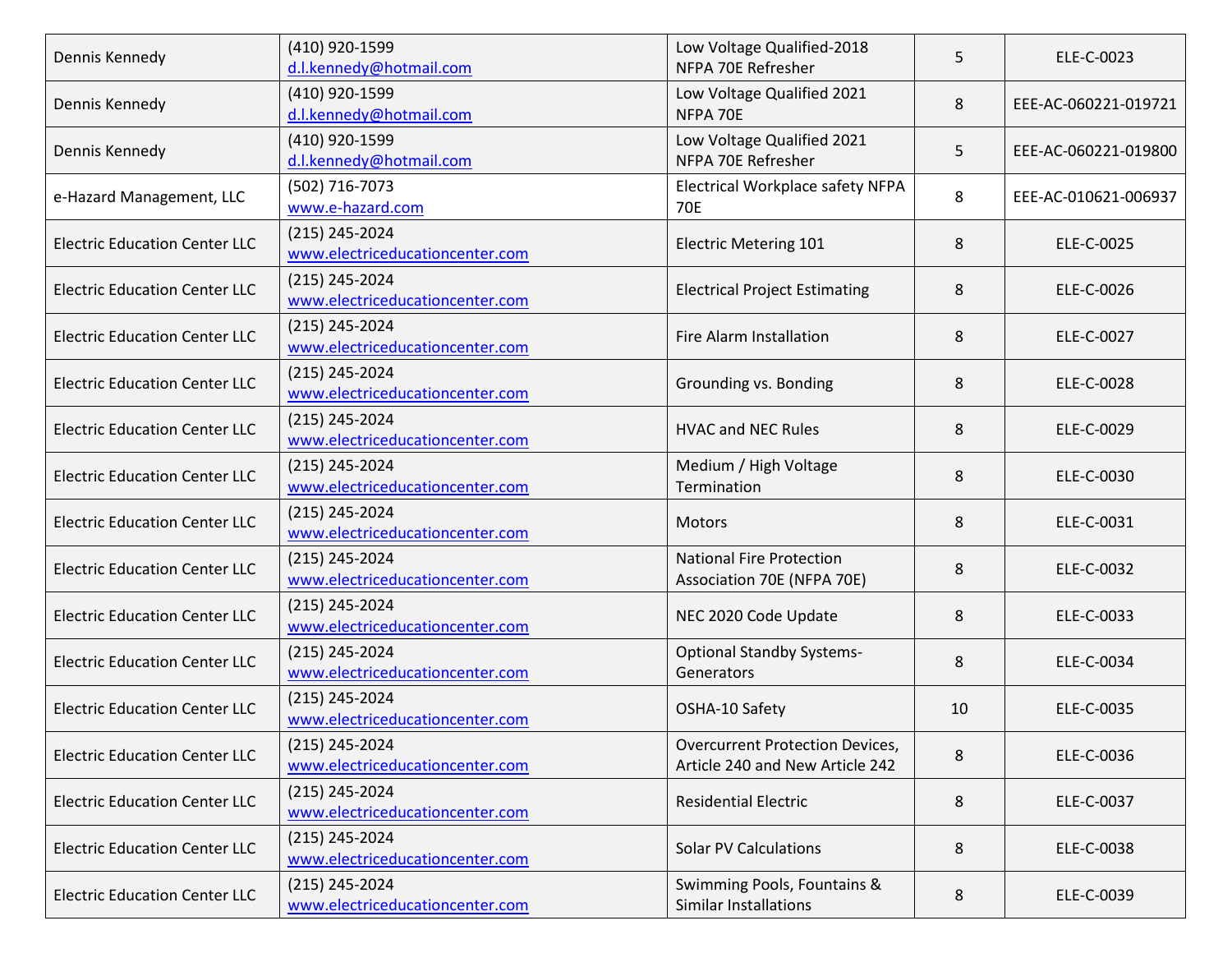| <b>Electric Education Center LLC</b> | (215) 245-2024<br>www.electriceducationcenter.com    | Transformers                                                         | 5              | ELE-C-0040           |
|--------------------------------------|------------------------------------------------------|----------------------------------------------------------------------|----------------|----------------------|
| <b>Electrical Solutions</b>          | (443) 614-1111<br>www.electricalsolutions.us         | The 2017 NEC - Article 380 -<br>Solar Photovoltaic (PV) Systems      | 5              | EEE-AC-090121-024585 |
| <b>Electrical Solutions</b>          | (443) 614-1111<br>www.electricalsolutions.us         | The 2017 NEC                                                         | 5              | EEE-AC-090121-024584 |
| <b>Electrical Solutions</b>          | $(443) 614 - 1111$<br>www.electricalsolutions.us     | The 2020 NEC                                                         | 5              | EEE-AC-090121-025407 |
| <b>Electrical Solutions</b>          | $(443) 614 - 1111$<br>www.electricalsolutions.us     | The 2020 NEC - Article 690 -<br>Solar PV                             | 5              | EEE-AC-010622-034964 |
| <b>Electrical Training ALLIANCE</b>  | (301) 715-2314<br>www.electricaltrainingalliance.org | Significant Changes to the NEC,<br>$2020 - Part 1$                   | 9              | EEE-AC-010622-029741 |
| <b>Electrical Training ALLIANCE</b>  | (301) 715-2314<br>www.electricaltrainingalliance.org | Significant Changes to the NEC,<br>$2020 - Part 2$                   | 9              | EEE-AC-010622-029744 |
| ElectricalLicenseRenewal.com         | (855) LOG-CEUS<br>www.electricallicenserenewal.com   | NEC 2017 Code Changes Update<br><b>Book Version</b>                  | 10             | ELE-C-0043           |
| ElectricalLicenseRenewal.com         | (855) LOG-CEUS<br>www.electricallicenserenewal.com   | NEC 2020 Code Changes Update                                         | 10             | ELE-C-0044           |
| ElectricalLicenseRenewal.com         | (855) LOG-CEUS<br>www.electricallicenserenewal.com   | NEC 2020 Code Changes Update                                         | 5              | ELE-C-0045           |
| ElectricalLicenseRenewal.com         | (855) LOG-CEUS<br>www.electricallicenserenewal.com   | NEC 2020 Code Changes Update<br><b>Book Version</b>                  | 10             | ELE-C-0046           |
| ElectricianU Learning                | (888) 227-5222<br>https://electricianu.com/de        | EUDE300 Online Video 10 Hour<br><b>Delaware Continuing Education</b> | 10             | EEE-AC-100621-028202 |
| ElectricianU Learning                | (888) 227-5222<br>https://electricianu.com/de        | EUDE301 Online Video 5 Hour<br><b>Delaware Continuing Education</b>  | 5              | EEE-AC-100621-028201 |
| ElectricianU Learning                | (888) 227-5222<br>https://electricianu.com/de        | EUDE302 Online Video 2 Hour<br><b>Delaware Continuing Education</b>  | $\overline{2}$ | EEE-AC-100621-028198 |
| <b>Elevator Learning Center</b>      | (914) 509-3066<br>www.elevatorlearningcenter.com     | SAFE <sub>9</sub>                                                    | $\overline{2}$ | EEE-AC-010622-032750 |
| Elite CEU                            | $(512)$ 351-7368<br>www.eliteceu.com                 | 2017 NEC Wiring Methods and<br>Materials                             | $\overline{2}$ | EEE-AC-090420        |
| Elite CEU                            | $(512)$ 351-7368<br>www.eliteceu.com                 | Electricity 101                                                      | $\overline{2}$ | EEE-AC-090420        |
| Elite CEU                            | $(512)$ 351-7368<br>www.eliteceu.com                 | On the Job Safety                                                    | $\mathbf{1}$   | EEE-AC-090420        |
| Elite CEU                            | $(512)$ 351-7368<br>www.eliteceu.com                 | Overview of NEC Wiring<br>Methods                                    | $\mathbf{1}$   | EEE-AC-090420        |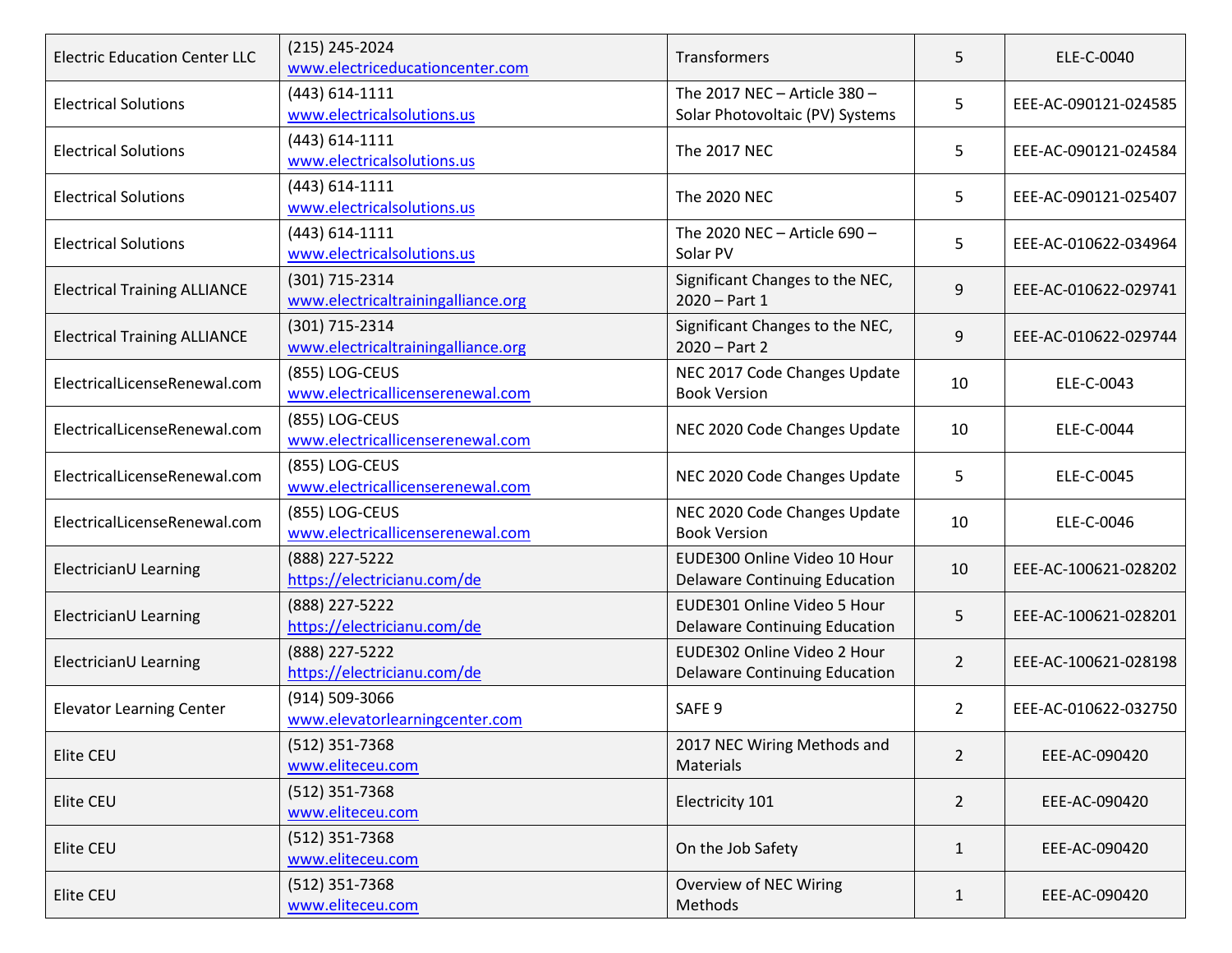| Elite CEU                            | (512) 351-7368<br>www.eliteceu.com                     | Tools & Techniques for LOW<br>Voltage Installations  | 2              | EEE-AC-090420        |
|--------------------------------------|--------------------------------------------------------|------------------------------------------------------|----------------|----------------------|
| Eric C. James                        | electriciande@gmail.com                                | 2017 Basic Residential<br>Requirements A-1           | 5              | ELE-C-0047           |
| Eric C. James                        | electriciande@gmail.com                                | 2017 Basic Residential<br><b>Requirements A-2</b>    | 5              | ELE-C-0048           |
| Eric C. James                        | electriciande@gmail.com                                | 2020 Residential Changes #1                          | 5              | ELE-C-0049           |
| Eric C. James                        | electriciande@gmail.com                                | 2020 Residential Changes #2                          | 5              | ELE-C-0050           |
| <b>First State Inspection Agency</b> | (302) 422-3859<br>inspections@firststateinspection.com | 2020 NEC Changes Part 1                              | 5              | EEE-AC-072321-022978 |
| <b>First State Inspection Agency</b> | (302) 422-3859<br>inspections@firststateinspection.com | 2020 NEC Changes Part 2                              | 5              | EEE-AC-072321-022979 |
| <b>First State Inspection Agency</b> | (302) 422-3859<br>inspections@firststateinspection.com | 2020 NEC Commercial<br>Installations                 | 5              | EEE-AC-072321-022982 |
| <b>First State Inspection Agency</b> | (302) 422-3859<br>inspections@firststateinspection.com | 2020 NEC Residential<br><b>Installations</b>         | 5              | EEE-AC-072321-022981 |
| <b>First State Inspection Agency</b> | (302) 422-3859<br>inspections@firststateinspection.com | 2020 NEC Swimming Pool<br>Installations, Article 680 | 5              | EEE-AC-072321-022980 |
| George Landing Sr.                   | (410) 219-3228<br>george.landing.sr.1@gmail.com        | NEC Analysis of Changes 2020<br>Part 1               | 5              | ELE- C-0051          |
| George Landing Sr.                   | (410) 219-3228<br>george.landing.sr.1@gmail.com        | NEC Analysis of Changes 2020<br>Part 2               | 5              | ELE- C-0052          |
| George Landing Sr.                   | (410) 219-3228<br>george.landing.sr.1@gmail.com        | NEC Analysis of Changes 2020<br>Part 1               | 5              | EEE-AC-040622-040741 |
| George Landing Sr.                   | (410) 219-3228<br>george.landing.sr.1@gmail.com        | NEC Analysis of Changes 2020<br>Part 2               | 5              | EEE-AC-040622-040744 |
| <b>Gregory Stimeling</b>             | (302) 218-3998<br>gstimeling@gmail.com                 | Changes to the NEC 2020 Part I                       | 5              | EEE-AC-110321-031714 |
| <b>Gregory Stimeling</b>             | (302) 218-3998<br>gstimeling@gmail.com                 | Changes to the NEC 2020 Part II                      | 5              | EEE-AC-110321-031718 |
| Hatzel and Buehler, Inc.             | (302) 650-6997                                         | CPR/First Aid w/AED                                  | 4              | EEE-AC-010622-033657 |
| Hatzel and Buehler, Inc.             | $(302) 650 - 6997$                                     | NFPA 70e Updates & Refresher                         | $\overline{2}$ | EEE-AC-050422-040998 |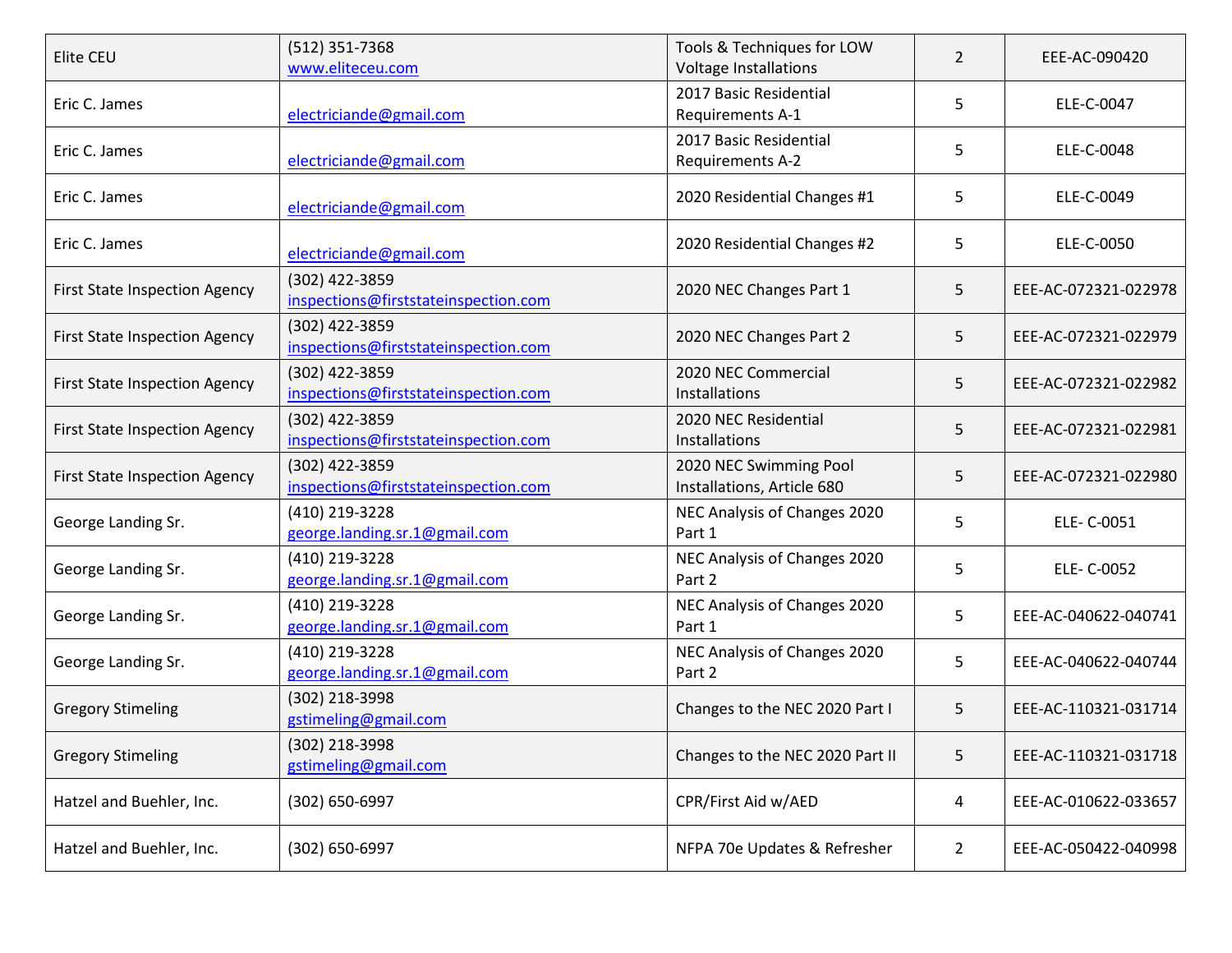| High Environmental Health &<br><b>Safety Consulting</b> | $(717)$ 293-4483                                  | <b>Electrical Safety Work Practices</b><br>for Qualified Persons per OSHA<br>& NFPA70E Refresher | 4   | EEE-AC-122220-002081 |
|---------------------------------------------------------|---------------------------------------------------|--------------------------------------------------------------------------------------------------|-----|----------------------|
| High Environmental Health<br>and Safety Consulting      | $(717)$ 293-4483                                  | <b>Electrical Safety Work Practices</b><br>for Qualified Persons per OSHA<br>& NFPA70E           | 6.5 | EEE-AC-122220-002078 |
| High Environmental Health<br>and Safety Consulting      | $(717)$ 293-4483                                  | OSHA 10 Hour Authorized<br><b>Course Construction</b>                                            | 10  | EEE-AC-122220-002127 |
| <b>IBEW Local 743 JATC</b>                              | $(610)$ 777-8388<br>www.743electricaltraining.org | <b>Applied Codeology</b>                                                                         | 8   | EEE-AC-090420        |
| <b>IBEW Local 743 JATC</b>                              | $(610)$ 777-8388<br>www.743electricaltraining.org | <b>Basic First Aid for Electricians</b>                                                          | 4   | EEE-AC-090420        |
| <b>IBEW Local 743 JATC</b>                              | (610) 777-8388<br>www.743electricaltraining.org   | <b>Basic Life Support for</b><br>Electricians                                                    | 4   | EEE-AC-090420        |
| <b>IBEW Local 743 JATC</b>                              | $(610)$ 777-8388<br>www.743electricaltraining.org | <b>Built-Rite PSM Recertification</b>                                                            | 3   | EEE-AC-090420        |
| <b>IEC Chesapeake</b><br>Apprenticeship & Training      | www.iecchesapeake.com                             | 2020 NEC Grounding &<br><b>Bonding</b>                                                           | 5   | EEE-AC-040622-040472 |
| <b>IEC Chesapeake</b><br>Apprenticeship & Training      | www.iecchesapeake.com                             | 2020 Changes to the NEC                                                                          | 10  | EEE-AC-040622-040467 |
| <b>IEC Chesapeake</b><br>Apprenticeship & Training      | www.iecchesapeake.com                             | Changes to the 2020 NEC                                                                          | 5   | EEE-AC-050422-041910 |
| <b>International Union of Elevator</b><br>Constructors  | $(215)$ 983-4628                                  | ASME A17.1 CODE Outreach                                                                         | 12  | EEE-AC-020921-009714 |
| <b>JADE Learning LLC</b>                                | (800) 443-5233<br>www.jadelearning.com            | 2017 NEC Changes                                                                                 | 5   | EEE-AC-090220        |
| <b>JADE Learning LLC</b>                                | (800) 443-5233<br>www.jadelearning.com            | 2020 NEC Changes Part 1                                                                          | 5   | ELE-C-0053           |
| <b>JADE Learning LLC</b>                                | (800) 443-5233<br>www.jadelearning.com            | 2020 NEC Changes Part 2                                                                          | 5   | ELE-C-0054           |
| <b>JADE Learning LLC</b>                                | (800) 443-5233<br>www.jadelearning.com            | Most Important 2017 NEC<br>Changes                                                               | 5   | EEE-AC-090220        |
| JADE Learning LLC                                       | (800) 443-5233<br>www.jadelearning.com            | Residential Wiring (2020 NEC)<br>Part 2                                                          | 5   | EEE-AC-110420-005059 |
| <b>JADE Learning LLC</b>                                | (800) 443-5233<br>www.jadelearning.com            | Residential Wiring (2020 NEC)<br>Part 2                                                          | 5   | EEE-AC-110420-005057 |
| JADE Learning LLC                                       | (800) 443-5233<br>www.jadelearning.com            | <b>Electrical Safety (NFPA 70E</b><br>2021)                                                      | 4   | EEE-AC-050422-042192 |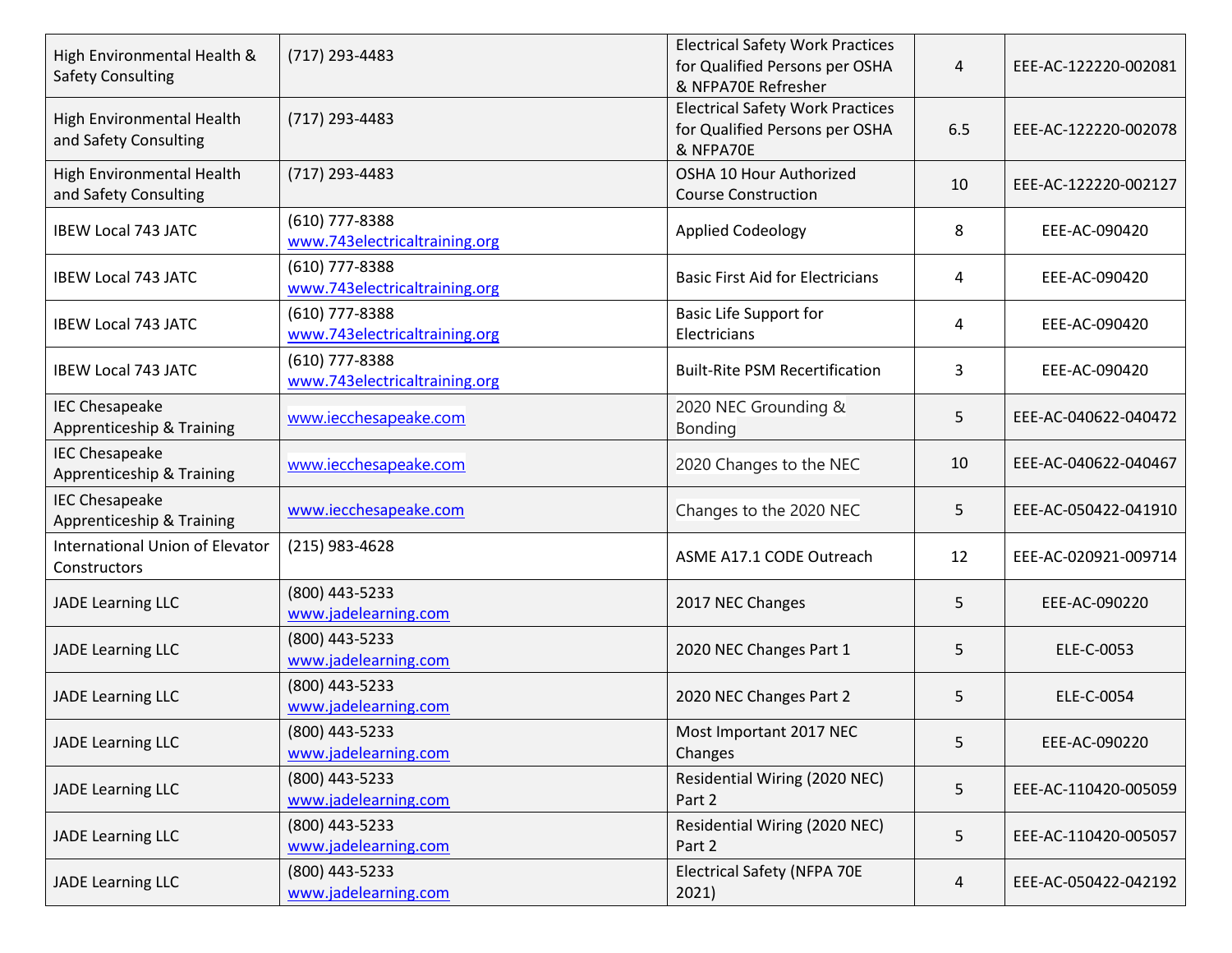| James P. Smith                                                 | (302) 218-1063                              | Analysis of Changes NEC 2020<br>Introduction to Article 490           | 5   | EEE-AC-020921-011714 |
|----------------------------------------------------------------|---------------------------------------------|-----------------------------------------------------------------------|-----|----------------------|
| James P. Smith                                                 | (302) 218-1063                              | Analysis of Changes 2020 NEC<br>Article 500 through Chapter 9         | 5   | EEE-AC-020921-011717 |
| JCR Productions, Inc.                                          | (704) 696-8555<br>www.jcrproductions.com    | <b>Power Quality</b>                                                  | 4   | EEE-AC-010621-007646 |
| JCR Productions, Inc.                                          | (704) 696-8555<br>www.jcrproductions.com    | Power Quality and 2020 Code<br>Changes                                | 8   | EEE-AC-010621-007645 |
| Lightwave Learning, LLC                                        | (307) 207-7426<br>www.lightwavelearning.com | 2020 Code Change I                                                    | 5   | EEE-AC-010622-032690 |
| Lightwave Learning, LLC                                        | (307) 207-7426<br>www.lightwavelearning.com | 2020 Code Change II                                                   | 5   | EEE-AC-010622-032785 |
| Local 5 International Union of<br><b>Elevator Constructors</b> | (512) 983-4628<br>joe.williams@iuec5.org    | Code Outreach                                                         | 3   | ELE-C-0060           |
| Local Union 313 JATC                                           | (302) 322-5089<br>www.ibew.org              | Basic Network Installations,<br>Terminations, and<br>Connectorization | 3   | EEE-AC-010622-034635 |
| Local Union 313 JATC                                           | (302) 322-5089<br>www.ibew.org              | <b>Built-Rite Update (PSM)</b>                                        | 2.5 | EEE-AC-090220        |
| Local Union 313 JATC                                           | (302) 322-5089<br>www.ibew.org              | <b>Electric Vehicle Charging</b><br>Systems                           | 10  | EEE-AC-020122-034382 |
| Local Union 313 JATC                                           | (302) 322-5089<br>www.ibew.org              | <b>Exothermic Welding</b>                                             | 3   | EEE-AC-030922-037599 |
| Local Union 313 JATC                                           | (302) 322-5089<br>www.ibew.org              | Harassment Prevention:<br>Awareness and Responsibilities              | 2.5 | EEE-AC-022001        |
| Local Union 313 JATC                                           | (302) 322-5089<br>www.ibew.org              | Harassment Prevention:<br>Awareness and Responsibilities<br>2022      | 2.5 | EEE-AC-011222-033122 |
| Local Union 313 JATC                                           | (302) 322-5089<br>www.ibew.org              | Hazardous Locations, Level 1,<br>Based on the 2017 NEC                | 10  | EEE-AC-090220        |
| Local Union 313 JATC                                           | (302) 322-5089<br>www.ibew.org              | Hazardous Locations, Level 1,<br>Based on the 2020 NEC                | 10  | EEE-AC-010622-033352 |
| Local Union 313 JATC                                           | (302) 322-5089<br>www.ibew.org              | High Voltage Terminations (3M)                                        | 3   | EEE-AC-010622-031218 |
| Local Union 313 JATC                                           | (302) 322-5089<br>www.ibew.org              | <b>Instrumentation Module 1</b>                                       | 10  | EEE-AC-010622-034493 |
| Local Union 313 JATC                                           | (302) 322-5089<br>www.ibew.org              | <b>Instrumentation Module 2</b>                                       | 10  | EEE-AC-010622-034494 |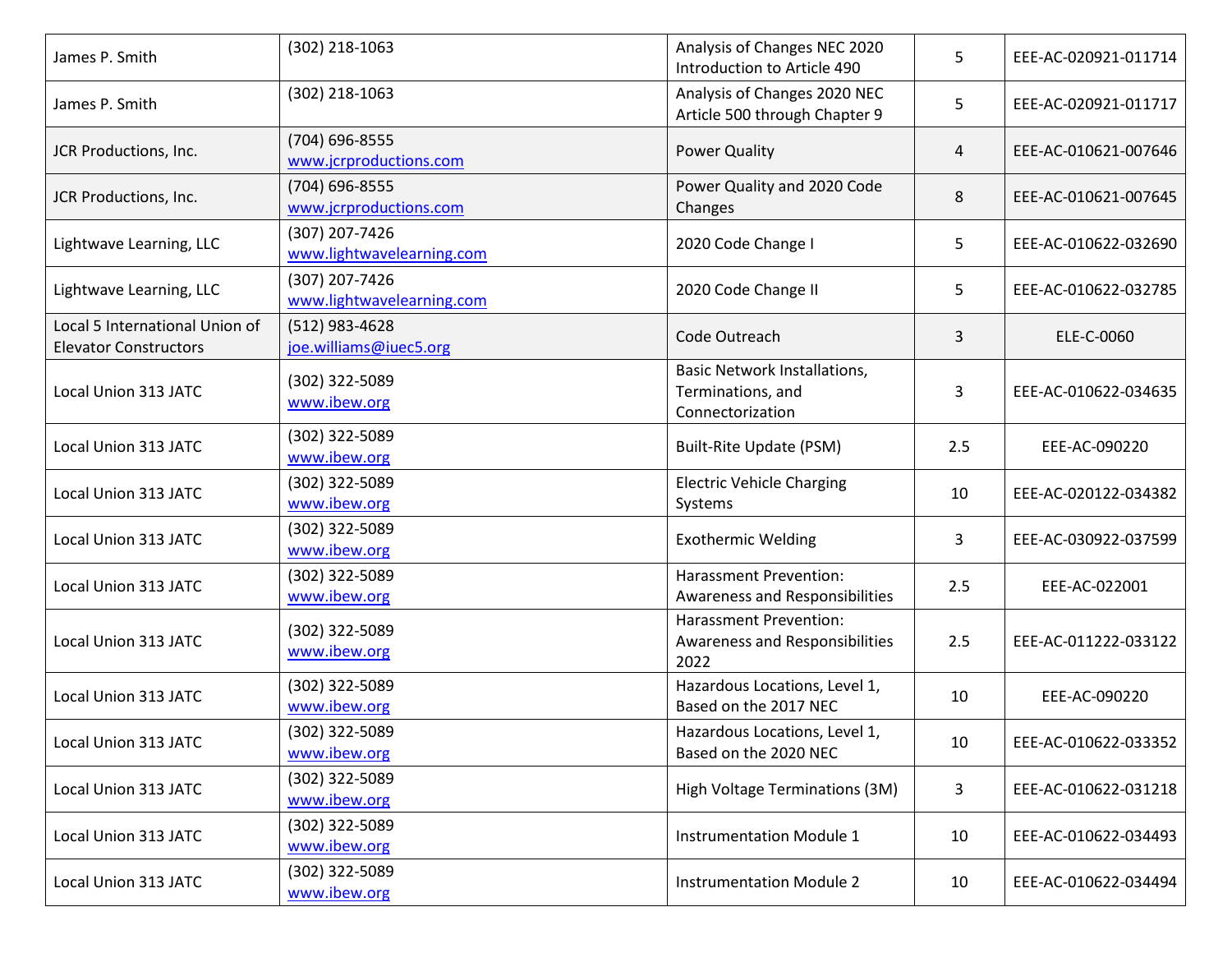| Local Union 313 JATC          | (302) 322-5089<br>www.ibew.org                 | <b>Instrumentation Module 3</b>                          | 10 | EEE-AC-010622-034496 |
|-------------------------------|------------------------------------------------|----------------------------------------------------------|----|----------------------|
| Local Union 313 JATC          | (302) 322-5089<br>www.ibew.org                 | Local Union 313 Apprenticeship                           | 10 | EEE-AC-090420        |
| Local Union 313 JATC          | (302) 322-5089<br>www.ibew.org                 | Motor Control Level 1 Stop/Start<br>Control              | 3  | EEE-AC-030222-038216 |
| Local Union 313 JATC          | (302) 322-5089<br>www.ibew.org                 | OSHA 10 Hour with Built-rite<br>(PSM)                    | 5  | EEE-AC-102820        |
| Local Union 313 JATC          | (302) 322-5089<br>www.ibew.org                 | Significant Changes to the NEC<br>2020, Part 1           | 5  | EEE-AC-010622-034416 |
| Local Union 313 JATC          | (302) 322-5089<br>www.ibew.org                 | Significant Changes to the NEC<br>2020, Part 2           | 5  | EEE-AC-010622-034439 |
| Local Union 313 JATC          | (302) 322-5089<br>www.ibew.org                 | Significant Changes to the NEC<br>2020, Part 3           | 5  | EEE-AC-010622-034462 |
| M. Davis                      | (302) 893-7353<br>dennis.kennedy@mdavisinc.com | Hazardous Locations-2017 NEC<br>(Part 1)                 | 5  | ELE-C-0062           |
| M. Davis                      | (302) 893-7353<br>dennis.kennedy@mdavisinc.com | Hazardous Locations-2017 NEC<br>(Part 2)                 | 5  | ELE-C-0063           |
| M. Davis                      | (302) 893-7353<br>dennis.kennedy@mdavisinc.com | Hazardous Locations-2017 NEC<br>(Part 3)                 | 5  | ELE-C-0064           |
| M. Davis                      | (302) 893-7353<br>dennis.kennedy@mdavisinc.com | Hazardous Locations-2017 NEC<br>(Part 4)                 | 5  | ELE-C-0065           |
| M. S. Electrical Training LLC | (410) 790-8892<br>www.mselectricaltraining.com | 2017 NEC Top 20 Code<br>Violations                       | 5  | ELE-C-0066           |
| M. S. Electrical Training LLC | (410) 790-8892<br>www.mselectricaltraining.com | ARC Flash NFPA 70E Electrical<br><b>Safety Training</b>  | 5  | EEE-AC-051022-043879 |
| M. S. Electrical Training LLC | (410) 790-8892<br>www.mselectricaltraining.com | Changes to the NEC Code, 2017                            | 10 | EEE-AC-051022-043881 |
| M. S. Electrical Training LLC | (410) 790-8892<br>www.mselectricaltraining.com | Changes to the NEC Code, 2017,<br>Part 1                 | 5  | EEE-AC-051022-043882 |
| M. S. Electrical Training LLC | (410) 790-8892<br>www.mselectricaltraining.com | Changes to the NEC Code, 2017,<br>Part 2                 | 5  | EEE-AC-051022-043883 |
| M.S. Electrical Training, LLC | (410) 790-8892<br>www.mselectricaltraining.com | Changes to the National<br>Electrical Code, 2020         | 10 | EEE-AC-051022-043886 |
| M.S. Electrical Training, LLC | (410) 790-8892<br>www.mselectricaltraining.com | Changes to the National<br>Electrical Code, 2020         | 5  | EEE-AC-051022-043888 |
| M.S. Electrical Training, LLC | (410) 790-8892<br>www.mselectricaltraining.com | Changes to the National<br>Electrical Code 2020 - Online | 5  | EEE-AC-090220        |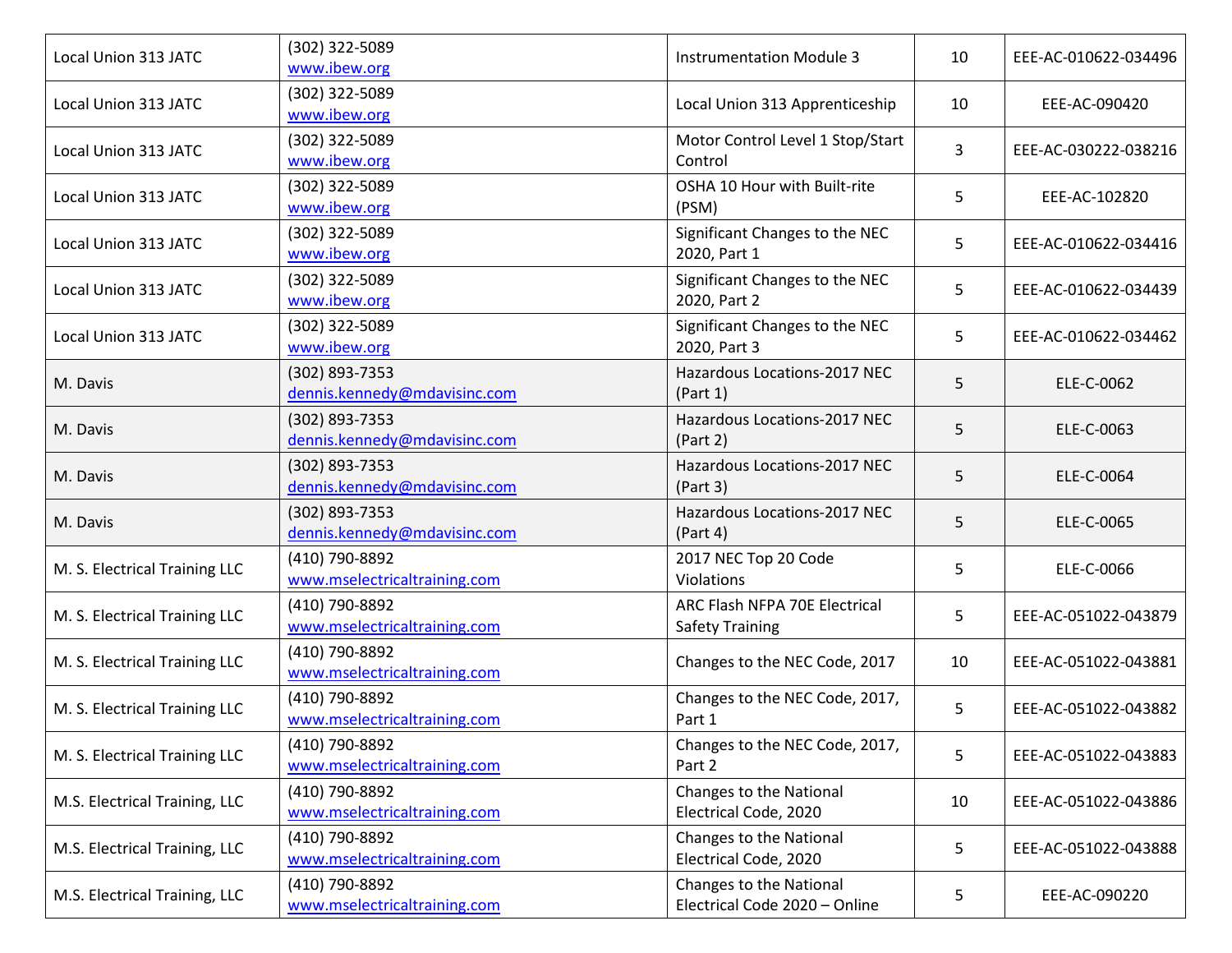| M.S. Electrical Training, LLC | (410) 790-8892<br>www.mselectricaltraining.com    | Commercial Changes to the<br>National Electrical Code, 2020              | 10 | ELE-C-0069           |
|-------------------------------|---------------------------------------------------|--------------------------------------------------------------------------|----|----------------------|
| M.S. Electrical Training, LLC | (410) 790-8892<br>www.mselectricaltraining.com    | Commercial Changes to the<br>National Electrical Code, 2020              | 5  | ELE-C-0070           |
| M.S. Electrical Training, LLC | (410) 790-8892<br>www.mselectricaltraining.com    | Fire Alarm and Line Safety<br>Systems                                    | 5  | EEE-AC-051022-043889 |
| M. S. Electrical Training LLC | (410) 790-8892<br>www.mselectricaltraining.com    | <b>Generators &amp; Emergency</b><br>Systems                             | 10 | ELE-C-0071           |
| M. S. Electrical Training LLC | (410) 790-8892<br>www.mselectricaltraining.com    | <b>Grounding and Bonding</b>                                             | 5  | EEE-AC-051022-043890 |
| M.S. Electrical Training, LLC | (410) 790-8892<br>www.mselectricaltraining.com    | Residential Changes to the<br>National Electrical Code, 2020             | 10 | ELE-C-0072           |
| M.S. Electrical Training, LLC | (410) 790-8892<br>www.mselectricaltraining.com    | Residential Changes to the<br>National Electrical Code, 2020             | 5  | ELE-C-0073           |
| M.S. Electrical Training, LLC | (410) 790-8892<br>www.mselectricaltraining.com    | Understanding the 2017<br><b>National Electrical Code</b>                | 5  | EEE-AC-051022-043892 |
| M. S. Electrical Training LLC | (410) 790-8892<br>www.mselectricaltraining.com    | Understanding the 2017 NEC                                               | 10 | ELE-C-0074           |
| M.S. Electrical Training, LLC | (410) 790-8892<br>www.mselectricaltraining.com    | Understanding the 2017 NEC-<br>Online                                    | 5  | ELE-C-0075           |
| M. S. Electrical Training LLC | (410) 790-8892<br>www.mselectricaltraining.com    | Understanding the 2020<br><b>National Electrical Code</b>                | 10 | EEE-AC-090121-026537 |
| M.S. Electrical Training, LLC | (410) 790-8892<br>www.mselectricaltraining.com    | Understanding the 2020<br><b>National Electrical Training</b>            | 5  | EEE-AC-090121-026550 |
| M.S. Electrical Training, LLC | (410) 790-8892<br>www.mselectricaltraining.com    | <b>Electrical Vehicles Charging</b><br>Equipment                         | 5  | EEE-AC-050522-042268 |
| Maine Electrical Institute    | (207) 359-1042<br>www.maineelctricalinstitute.com | 15 Hour NEC 2020                                                         | 12 | EEE-AC-010721-009247 |
| Michael Hofkin                | $(215) 527 - 2032$<br>mhofkin88@comcast.net       | Analysis of the 2020 NEC<br>Changes Part 1                               | 5  | ELE-C-0076           |
| Michael Hofkin                | $(215) 527 - 2032$<br>mhofkin88@comcast.net       | Analysis of the 2020 NEC<br>Changes Part 2                               | 5  | ELE-C-0077           |
| Michael Hofkin                | $(215)$ 527-2032<br>mhofkin88@comcast.net         | <b>NFPA-70E Safety Training</b>                                          | 5  | ELE- C-0136          |
| Michal Hofkin                 | $(215)$ 527-2032<br>mhofkin88@comcast.net         | One & Two Family Dwelling<br>Units Power Distribution 2017<br><b>NEC</b> | 5  | EEE-AC-022321-013286 |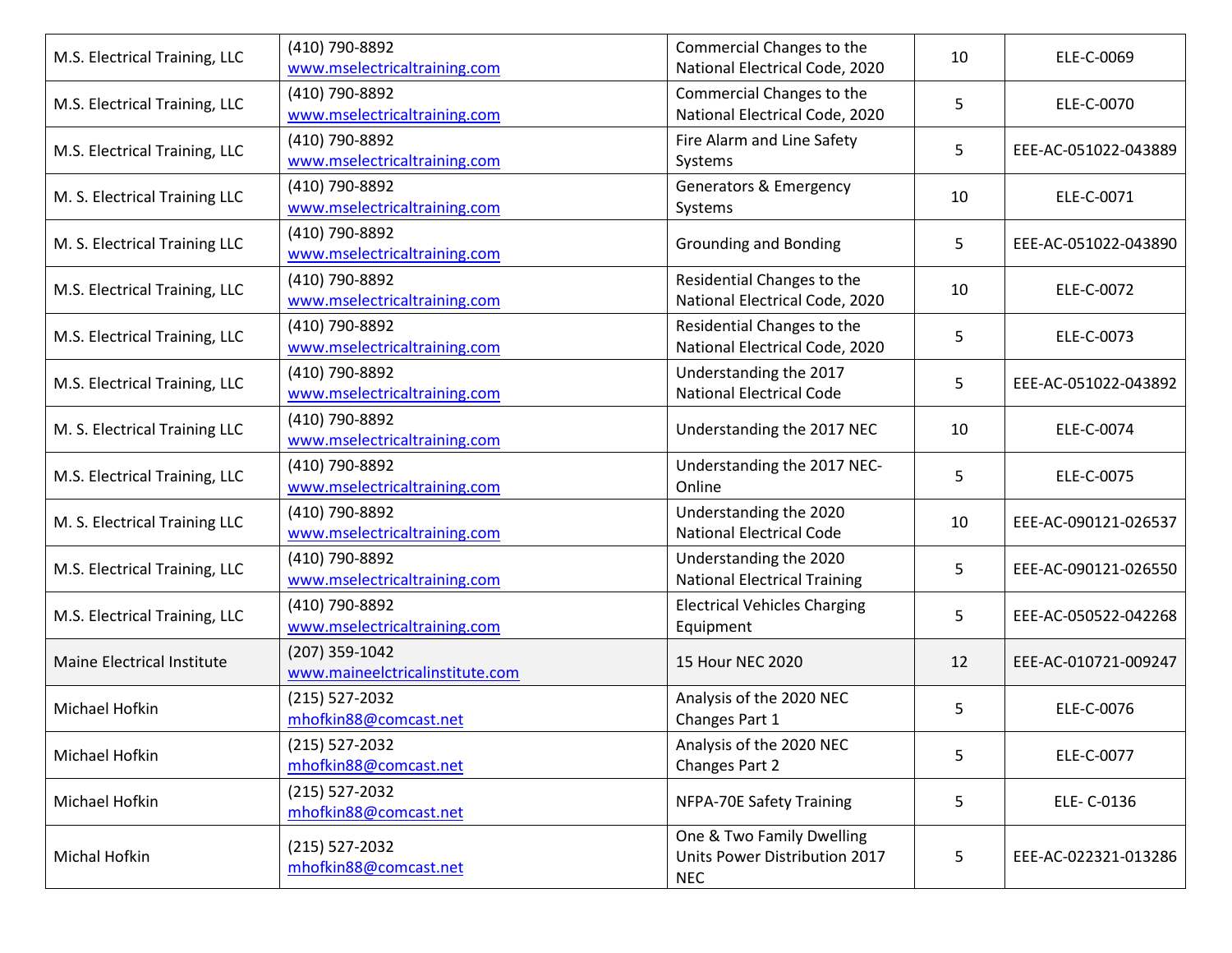| Michal Hofkin                          | $(215) 527 - 2032$<br>mhofkin88@comcast.net | One- and Two-Family Dwelling<br>Units The Other Stuff - 2017<br><b>NEC</b> | 5              | EEE-AC-022321-013290 |
|----------------------------------------|---------------------------------------------|----------------------------------------------------------------------------|----------------|----------------------|
| Middle Department Inspection<br>Agency | (410) 822-8300                              | 2017 NEC Common NEC<br>Violations & Article 300                            | 5              | ELE-C-0078           |
| Middle Department Inspection<br>Agency | (410) 822-8300<br>eastonmdia@gmail.com      | 2017 NEC Residential                                                       | 5              | 021836               |
| Middle Department Inspection<br>Agency | (410) 822-8300<br>alancoppage@mdia.us       | 2020 NEC Code Changes<br>Chapters 1-4                                      | 5              | ELE-C-0079           |
| Middle Department Inspection<br>Agency | (410) 822-8300<br>alancoppage@mdia.us       | 2020 NEC Code Changes<br>Chapters 5-9                                      | 5              | ELE-C-0080           |
| Middle Department Inspection<br>Agency | (410) 822-8300<br>mohofklin@comcast.net     | Analysis of Changes of the 2020<br><b>NEC</b>                              | 5              | ELE-C-0081           |
| Middle Department Inspection<br>Agency | (410) 822-8300                              | Chapter 3 Wiring Methods and<br><b>Materials</b>                           | 5              | ELE-C-0082           |
| Middle Department Inspection<br>Agency | (410) 822-8300                              | Pools Piers and Places of<br>Assembly                                      | 5              | ELE-C-0083           |
| Mike Holt Enterprises, Inc.            | (888) 632-2633<br>www.mikeholt.com          | 2017 Bonding & Grounding Live<br>Seminar                                   | 8              | ELE-C-0084           |
| Mike Holt Enterprises, Inc.            | (888) 632-2633<br>www.mikeholt.com          | 2020 Bonding and Grounding<br><b>Online Course</b>                         | 10             | ELE-C-0085           |
| Mike Holt Enterprises, Inc.            | (888) 632-2633<br>www.mikeholt.com          | 2020 Limited Energy and<br><b>Communication Systems Online</b>             | 6              | EEE-AC-010721-007460 |
| Mike Holt Enterprises, Inc.            | (888) 632-2633<br>www.mikeholt.com          | 2020 NEC Changes, Part 1,<br>Articles 90-314 Online Course                 | 10             | ELE-C-0086           |
| Mike Holt Enterprises, Inc.            | (888) 632-2633<br>www.mikeholt.com          | 2020 NEC Changes Part 2,<br>Articles 400-805 Online Course                 | 10             | ELE-C-0087           |
| Mike Holt Enterprises, Inc.            | (888) 632-2633<br>www.mikeholt.com          | 2020 NEC Review with Updates<br>Live Seminar                               | $\overline{7}$ | EEE-AC-030321-013773 |
| Mike Holt Enterprises, Inc.            | (888) 632-2633<br>www.mikeholt.com          | 2020 Solar Photovoltaics Online                                            | 6              | EEE-AC-010721-007464 |
| Mike Holt Enterprises, Inc.            | (888) 632-2633<br>www.mikeholt.com          | Business, Law, and Safety Live<br>Seminar                                  | $\overline{2}$ | ELE-C-0088           |
| Mike Holt Enterprises, Inc.            | (888) 632-2633<br>www.mikeholt.com          | <b>Business Skills &amp; Laws Live</b><br>Seminar                          | 8              | EEE-AC-030322-037271 |
| Mike Holt Enterprises, Inc.            | (888) 632-2633<br>www.mikeholt.com          | <b>Business Management &amp;</b><br>Finance Live Seminar                   | 6              | EEE-AC-030321-013777 |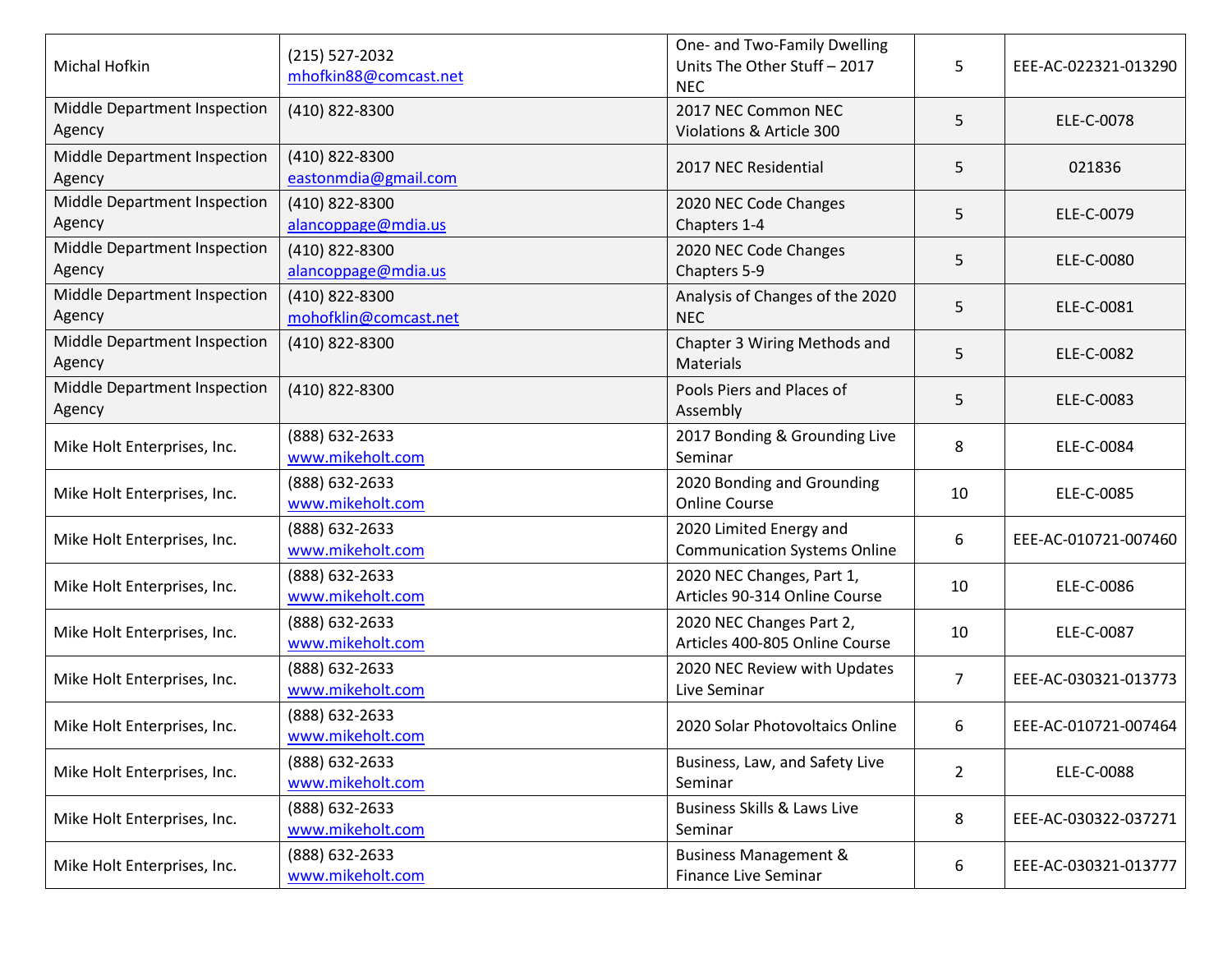| Mike Holt Enterprises, Inc.                                   | (888) 632-2633<br>www.mikeholt.com | Key rules, changes, and practical<br>application of the NEC for<br>Bonding and Grounding (2020<br>NEC) Live Seminar (8 hours) | 8            | EEE-AC-030322-037275 |
|---------------------------------------------------------------|------------------------------------|-------------------------------------------------------------------------------------------------------------------------------|--------------|----------------------|
| Mike Holt Enterprises, Inc.                                   | (888) 632-2633<br>www.mikeholt.com | Overview of the 2020 NEC<br><b>Changes Online Course</b>                                                                      | 10           | ELE-C-0089           |
| Mike Holt Enterprises, Inc.                                   | (888) 632-2633<br>www.mikeholt.com | Understanding the NEC Based<br>on the 2017 NEC                                                                                | 8            | ELE-C-0090           |
| Mike Melvin                                                   | (302) 312-5335                     | Delaware 5 hour NEC changes to<br>chapter 6                                                                                   | 5            | EEE-AC-102220        |
| <b>NAESA International</b>                                    | (360) 292-4968<br>www.naesai.org   | 2019 Easter Region Workshop                                                                                                   | 10           | ELE-C-0092           |
| <b>NAESA International</b>                                    | (360) 292-4968<br>www.naesai.org   | 2019 Code Update Seminar                                                                                                      | 10           | ELE-C-0091           |
| <b>NAESA International</b>                                    | (360) 292-4968<br>www.naesai.org   | 2020 Code Update Seminar                                                                                                      | 10           | ELE-C-0093           |
| <b>NAESA International</b>                                    | (360) 292-4968<br>www.naesai.org   | 2021: NAESA 10-hour Code<br>Update                                                                                            | 10           | EEE-AC-030321-013411 |
| <b>NAESA International</b>                                    | (360) 292-4968<br>www.naesai.org   | 2022: Easter Region Workshop                                                                                                  | 10           | EEE-AC-030222-037812 |
| National Association of<br><b>Elevator Contractors (NAEC)</b> | (770) 760-9660<br>laura@naec.org   | Adjusting/Troubleshooting<br><b>GALaxy Controllers</b>                                                                        | 4.0          | EEE-AC-110321-030701 |
| National Association of<br><b>Elevator Contractors (NAEC)</b> | (770) 760-9660<br>amanda@naec.org  | Code required Maintenance &<br>Replacements                                                                                   | $\mathbf{1}$ | ELE-C-0095           |
| National Association of<br><b>Elevator Contractors (NAEC)</b> | (770) 760-9660<br>amanda@naec.org  | Data Communication options for<br><b>Elevator Cabs</b>                                                                        | $\mathbf{1}$ | ELE-C-0096           |
| National Association of<br><b>Elevator Contractors (NAEC)</b> | (770) 760-9660<br>amanda@naec.org  | DC Gearless Maintenance and<br><b>Troubleshooting Procedure</b>                                                               | $\mathbf{1}$ | ELE-C-0097           |
| National Association of<br><b>Elevator Contractors (NAEC)</b> | (770) 760-9660<br>amanda@naec.org  | Drilling Hydraulic Holes of<br>Consequence: Problems &<br>Solutions                                                           | $\mathbf{1}$ | ELE-C-0098           |
| National Association of<br><b>Elevator Contractors (NAEC)</b> | (770) 760-9660<br>amanda@naec.org  | Elevator Door Safety: Light<br>Curtain                                                                                        | $\mathbf{1}$ | ELE-C-0099           |
| National Association of<br><b>Elevator Contractors (NAEC)</b> | (770) 760-9660<br>amanda@naec.org  | <b>Elevator Interior Codes/Safety</b><br>Review                                                                               | $\mathbf{1}$ | ELE-C-0100           |
| National Association of<br><b>Elevator Contractors (NAEC)</b> | (770) 760-9660<br>amanda@naec.org  | <b>Elevator Machine Guarding:</b><br>Mitigate the Risk                                                                        | $\mathbf{1}$ | ELE-C-0101           |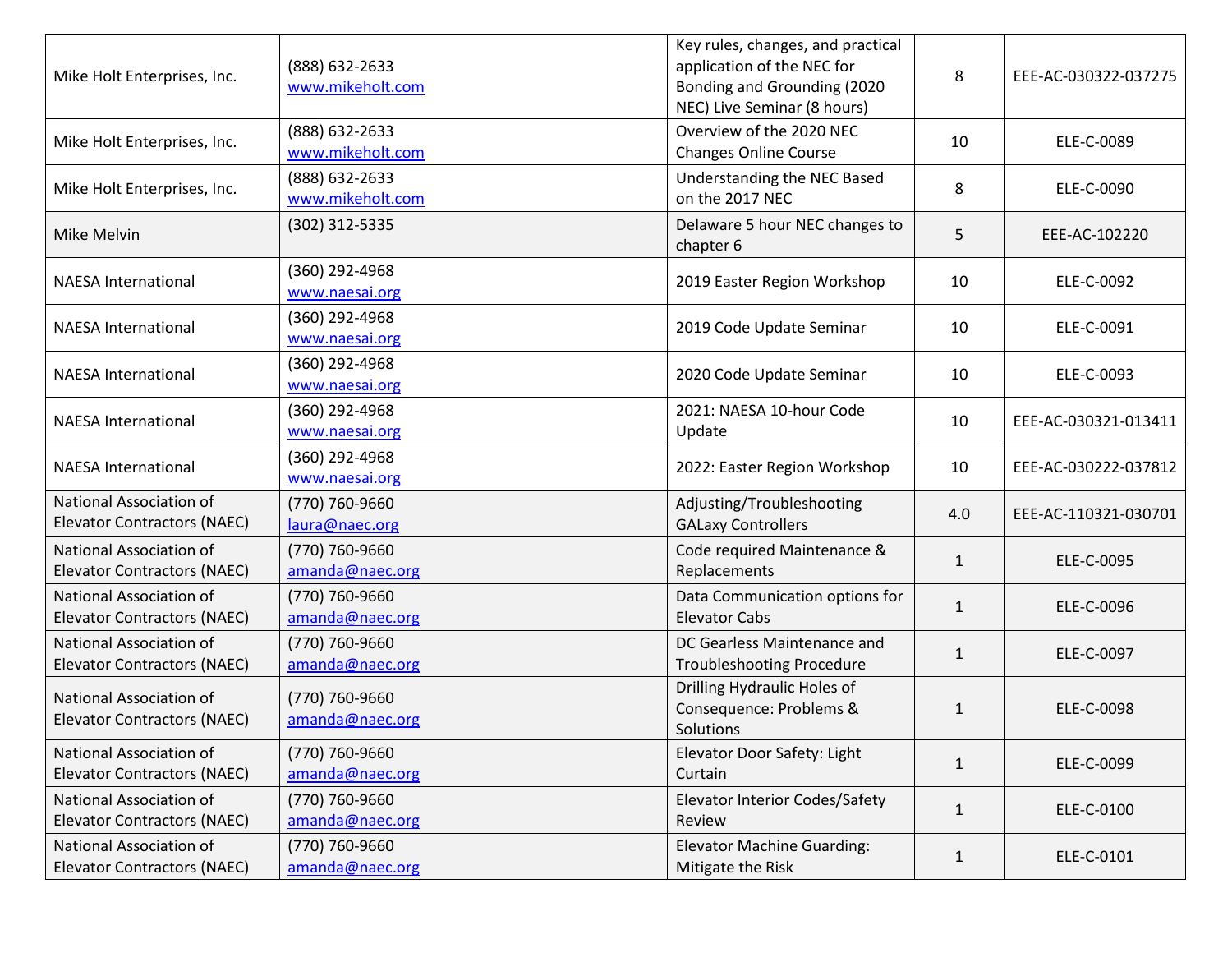| National Association of<br><b>Elevator Contractors (NAEC)</b> | (770) 760-9660<br>www.naec.org      | <b>IBC</b> Emergency<br><b>Communications- ASME A17.1</b><br>Code Changes & How this May                      | $\mathbf{1}$   | ELE-C-0102           |
|---------------------------------------------------------------|-------------------------------------|---------------------------------------------------------------------------------------------------------------|----------------|----------------------|
| National Association of<br><b>Elevator Contractors (NAEC)</b> | (770) 760-9660<br>www.naec.org      | IoT & Sensor- Based Elevator<br>Monitoring                                                                    | $\mathbf{1}$   | ELE-C-094            |
| National Association of<br><b>Elevator Contractors (NAEC)</b> | (770) 760-9660<br>www.naec.org      | Key Changes in the 2019 ASME<br>A17.1/CSA B44 Safety Code for<br>Elevators & Esca                             | 1              | ELE-C-0103           |
| National Association of<br><b>Elevator Contractors (NAEC)</b> | (770) 760-9660<br>www.naec.org      | Private Residence Elevator<br>Maintenance and Applicable<br>A17.3 Sections                                    | 1              | ELE-C-0104           |
| National Association of<br><b>Elevator Contractors (NAEC)</b> | (770) 760-9660<br>www.naec.org      | Setting up a Safety Program<br>from a Safety Expert                                                           | $\mathbf{1}$   | ELE-C-0105           |
| National Association of<br><b>Elevator Contractors (NAEC)</b> | (770) 760-9660<br>www.naec.org      | The Advantage of a Complete<br><b>Control System Package</b>                                                  | $\mathbf{1}$   | ELE-C-0106           |
| National Association of<br><b>Elevator Contractors (NAEC)</b> | (770) 760-9660<br>www.naec.org      | To LULA or Not to LULA                                                                                        | $\mathbf{1}$   | ELE-C-0107           |
| National Association of<br><b>Elevator Contractors (NAEC)</b> | (770) 760-9660<br>www.naec.org      | <b>Vertical Express ICON</b>                                                                                  | 1              | ELE-C-0108           |
| National Association of<br><b>Elevator Contractors (NAEC)</b> | (770) 760-9660<br>www.naec.org      | <b>Vertical Material Handling</b><br>Systems & Methods                                                        | $\mathbf{1}$   | ELE-C-0109           |
| National Association of<br><b>Elevator Contractors (NAEC)</b> | (770) 760-9660<br>www.naec.org      | QEI Code Prep                                                                                                 | 8              | EEE-AC-050522-043181 |
| National Association of<br><b>Elevator Contractors (NAEC)</b> | (770) 760-9660<br>www.naec.org      | Elevator I/O - Design Types and<br>Placement                                                                  | $\mathbf{1}$   | EEE-AC-050522-043184 |
| National Association of<br><b>Elevator Contractors (NAEC)</b> | (770) 760-9660<br>www.naec.org      | Installation and Testing Elevator<br>Equipment: Safeties, Speed<br>Governors, and Secondary<br><b>Braking</b> | $\overline{2}$ | EEE-AC-050522-043182 |
| National Association of<br><b>Elevator Contractors (NAEC)</b> | (770) 760-9660<br>www.naec.org      | The Good, Bad, and Ugly of the<br>Various Types of Hydraulic Oil<br>and Use in Elevators                      | $\mathbf{1}$   | EEE-AC-050522-043194 |
| National Association of<br><b>Elevator Contractors (NAEC)</b> | (770) 760-9660<br>www.naec.org      | Hoistway Safety: Working from<br>False Cars and Temporary Work<br>Platforms                                   | $\mathbf{1}$   | EEE-AC-050522-043183 |
| <b>National Code Seminars</b>                                 | (205) 567-2735<br>www.necexpert.com | Intro to the 2020 NEC & DE LAW                                                                                | 10             | ELE-C-0137           |
| National Elevator Industry<br><b>Educational Program</b>      | (402) 880-9371<br>www.neip.org      | Arc Flash                                                                                                     | 8              | EEE-AC-050522-043599 |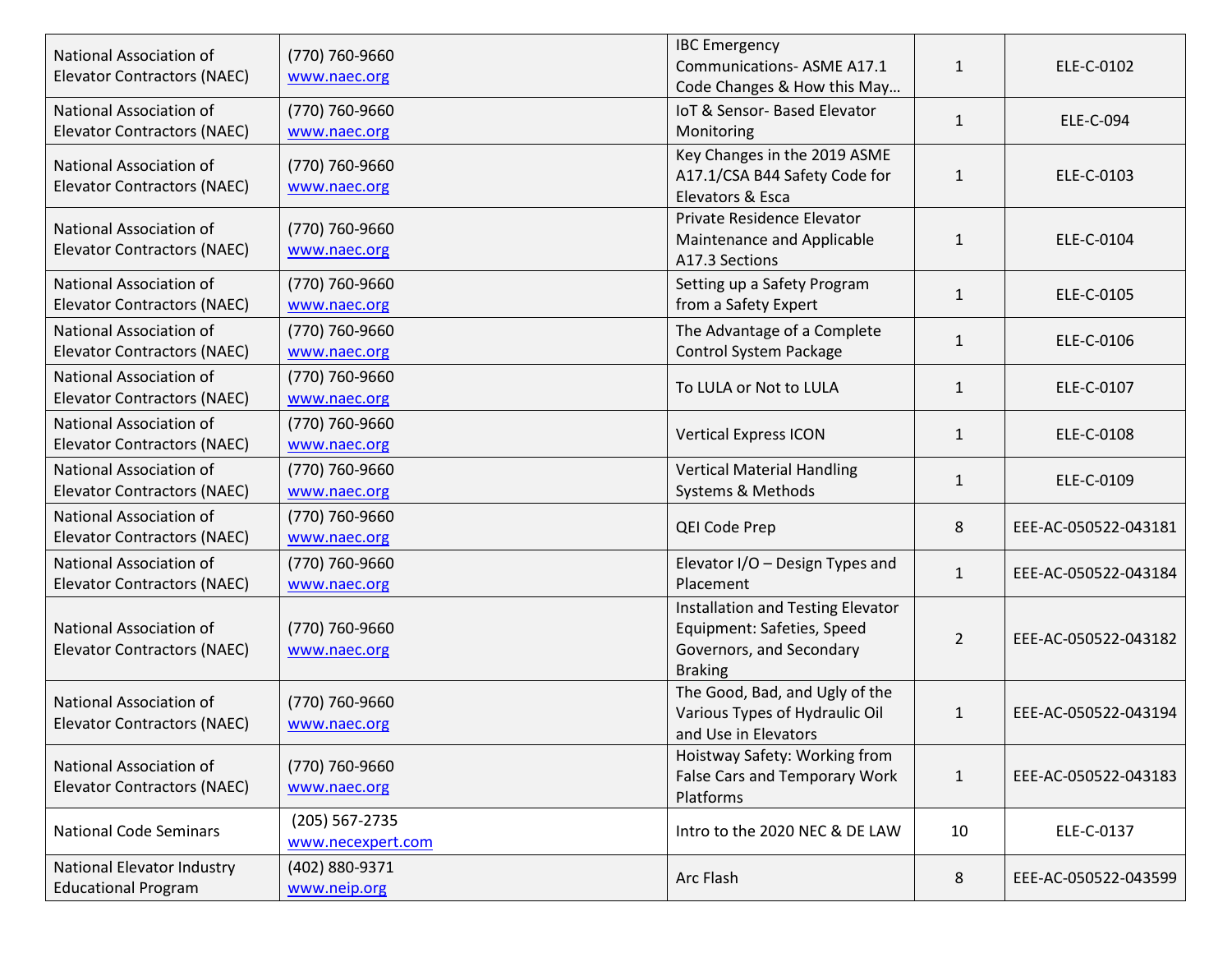| National Elevator Industry<br><b>Educational Program</b>        | (402) 880-9371<br>www.neip.org                | <b>Escalator Code Course</b>                                                                               | 3              | EEE-AC-060221-014023 |
|-----------------------------------------------------------------|-----------------------------------------------|------------------------------------------------------------------------------------------------------------|----------------|----------------------|
| National Elevator Industry<br><b>Educational Program</b>        | (402) 880-9371<br>www.neip.org                | Hoistway Maintenance                                                                                       | 8              | EEE-AC-050522-043601 |
| National Elevator Industry<br><b>Educational Program</b>        | (402) 880-9371<br>www.neip.org                | <b>Hydraulic Elevator Maintenance</b>                                                                      | 8              | EEE-AC-050522-043602 |
| <b>National Elevator Industry</b><br><b>Educational Program</b> | (402) 880-9371<br>www.neip.org                | Hydraulic Elevator Code Course                                                                             | 10             | EEE-AC-122920-007468 |
| National Elevator Industry<br><b>Educational Program</b>        | (402) 880-9371<br>www.neip.org                | <b>Hydraulic Elevator Testing</b>                                                                          | 8              | ELE-C-0111           |
| <b>National Elevator Industry</b><br><b>Educational Program</b> | (402) 880-9371<br>www.neip.org                | Machine Room Maintenance                                                                                   | 8              | EEE-AC-050522-043603 |
| National Elevator Industry<br><b>Educational Program</b>        | (402) 880-9371<br>www.neip.org                | <b>Multimeters Course</b>                                                                                  | $\overline{2}$ | EEE-AC-043021-017844 |
| <b>National Elevator Industry</b><br><b>Educational Program</b> | (402) 880-9371<br>www.neip.org                | Residential and LULA Elevator                                                                              | 8              | EEE-AC-050522-043605 |
| National Elevator Industry<br><b>Educational Program</b>        | (402) 880-9371<br>www.neip.org                | Residential and LULA Platform<br>and Chairlifts                                                            | 8              | EEE-AC-050522-043606 |
| <b>National Elevator Industry</b><br><b>Educational Program</b> | (402) 880-9371<br>www.neip.org                | <b>Traction Elevator Code Course</b>                                                                       | 3              | EEE-AC-040721-014487 |
| National Elevator Industry<br><b>Educational Program</b>        | (402) 880-9371<br>www.neip.org                | <b>Traction Elevator Testing</b>                                                                           | 8              | ELE-C-0110           |
| <b>National Fire Protection</b><br>Association                  |                                               | NFPA 70E: Electrical Safety in the<br>Workplace (2018) 2-Day<br>Classroom Training with CEA                | 14             | ELE-C-0112           |
| National Technology Transfer<br>Inc.                            | (303) 957-4312<br>https://www.nttinc.com/ntt/ | Arc Flash Electrical Safety [based<br>on 2021 NFPA 70E®] 4hr                                               | 4              | EEE-AC-020322-035250 |
| National Technology Transfer<br>Inc.                            | (303) 957-4312<br>https://www.nttinc.com/ntt/ | Arc Flash Electrical Safety [based<br>on 2021 NFPA 70E®] 4hr Live<br><b>Online Training</b>                | 4              | EEE-AC-020322-035251 |
| National Technology Transfer<br>Inc.                            | (303) 957-4312<br>https://www.nttinc.com/ntt/ | Arc Flash Electrical Safety [based<br>on 2021 NFPA 70E®] 8 hr                                              | 8              | EEE-AC-020222-035248 |
| <b>National Technology Transfer</b><br>Inc.                     | (303) 957-4312<br>https://www.nttinc.com/ntt/ | Arc Flash Electrical Safety [based<br>on 2021 NFPA 70E <sup>®</sup> ] 8 hr Live<br><b>Online Training</b>  | 8              | EEE-AC-020322-035249 |
| <b>National Technology Transfer</b><br>Inc.                     | (303) 957-4312<br>https://www.nttinc.com/ntt/ | Arc Flash Electrical Safety [based<br>on 2021 NFPA 70E <sup>®</sup> ] 14 hr Live<br><b>Online Training</b> | 14             | EEE-AC-020322-035247 |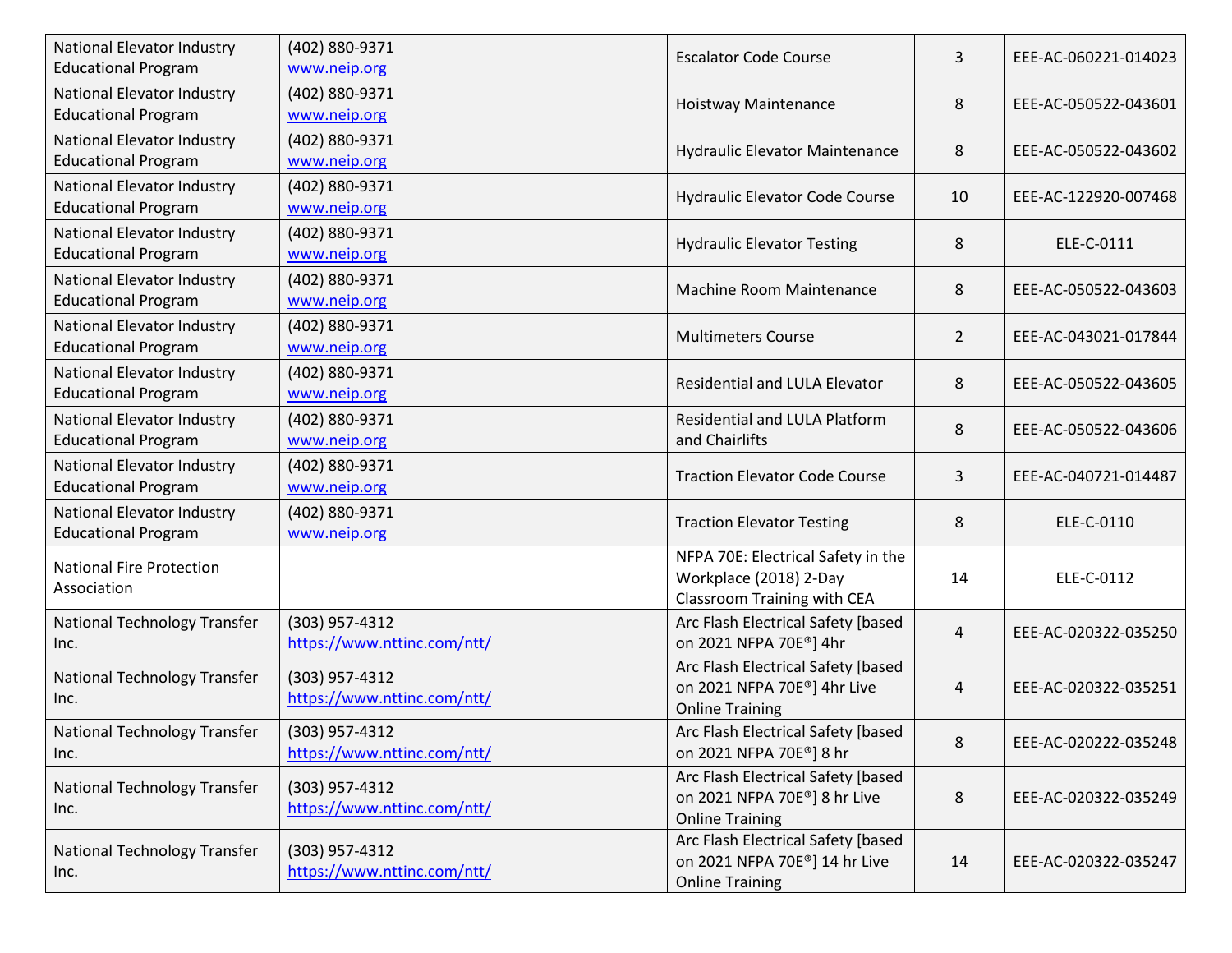| National Technology Transfer<br>Inc. | (303) 957-4312<br>https://www.nttinc.com/ntt/                  | NEC <sup>®</sup> - Analysis of Changes 2020<br>Overview 7hr                                 | $\overline{7}$ | EEE-AC-020322-035258 |
|--------------------------------------|----------------------------------------------------------------|---------------------------------------------------------------------------------------------|----------------|----------------------|
| National Technology Transfer<br>Inc. | (303) 957-4312<br>https://www.nttinc.com/ntt/                  | NEC® - Analysis of Changes 2020<br>with Practical Exercises 14hr                            | 14             | EEE-AC-020322-035264 |
| National Technology Transfer<br>Inc. | (303) 957-4312<br>https://www.nttinc.com/ntt/                  | NEC <sup>®</sup> Analysis of Changes 2020<br><b>Overview - Live Online Training</b><br>14hr | 14             | EEE-AC-020322-035266 |
| National Technology Transfer<br>Inc. | (303) 957-4312<br>https://www.nttinc.com/ntt/                  | NEC Analysis of Changes 2020<br>Overview 16hr - Live Online<br><b>Training</b>              | 16             | EEE-AC-030222-035260 |
| Penn-Del-Jersey Chapter NECA         | (267) 201-2622<br>rtrioplett@neca-pdj.org                      | 2017 NEC Commercial<br>Installations and NFPA 70E                                           | 8              | ELE-C-0114           |
| Penn-Del-Jersey Chapter NECA         | (267) 201-2622<br>rtrioplett@neca-pdj.org                      | <b>Basic Estimating</b>                                                                     | 5              | ELE-C-0015           |
| Penn-Del-Jersey Chapter NECA         | (267) 201-2622<br>rtrioplett@neca-pdj.org                      | Changes to the 2020 NEC &<br>Delaware Law                                                   | 10             | ELE-C-0116           |
| Penn-Del-Jersey Chapter NECA         | (267) 201-2622<br>rtrioplett@neca-pdj.org                      | <b>Foreman Training</b>                                                                     | 5              | ELE-C-0117           |
| Penn-Del-Jersey Chapter NECA         | (267) 201-2622<br>rtrioplett@neca-pdj.org                      | NEC Code Update Course                                                                      | 10             | EEE-AC-110321-031602 |
| Penn-Del-Jersey Chapter NECA         | (267) 201-2622<br>rtrioplett@neca-pdj.org                      | NFPA 70E Update Course                                                                      | 8              | ELE-C-0118           |
| Robert C. Auer                       | (302) 545-6322<br>renaissance_systems@verizon.net              | NEC 2020 Code Changes                                                                       | 5              | 042013               |
| Robert C. Auer                       | (302) 545-6322<br>renaissance systems@verizon.net              | NEC 2020 Load Calculations                                                                  | 5              | 042014               |
| RocketCert                           | (800) 495-6612<br>https://rocketcert.com/construction/delaware | Delaware 2017 Changes<br><b>Continuing Education Course (5</b><br>hrs)                      | 5              | EEE-AC-060221-018014 |
| RocketCert                           | (800) 495-6612<br>https://rocketcert.com/construction/delaware | Delaware 2017 Changes<br>Continuing Education Course (10<br>hrs)                            | 9              | EEE-AC-060221-018015 |
| Rozel                                | (407) 873-7182<br>www.70aconsultants.com                       | NFPA 70E BASED Electrical<br><b>SAFETY Training</b>                                         | 6              | EEE-AC-020222-028538 |
| SecurityCEU.com                      | (502) 254-1590<br>www.securityceu.com                          | NEC for the Low Voltage<br>Contractor II                                                    | $\mathbf{1}$   | EEE-AC-010821-006656 |
| SecurityCEU.com                      | (502) 254-1590<br>www.securityceu.com                          | NEC for the Low Voltage<br>Contractor III                                                   | 1              | EEE-AC-010821-006657 |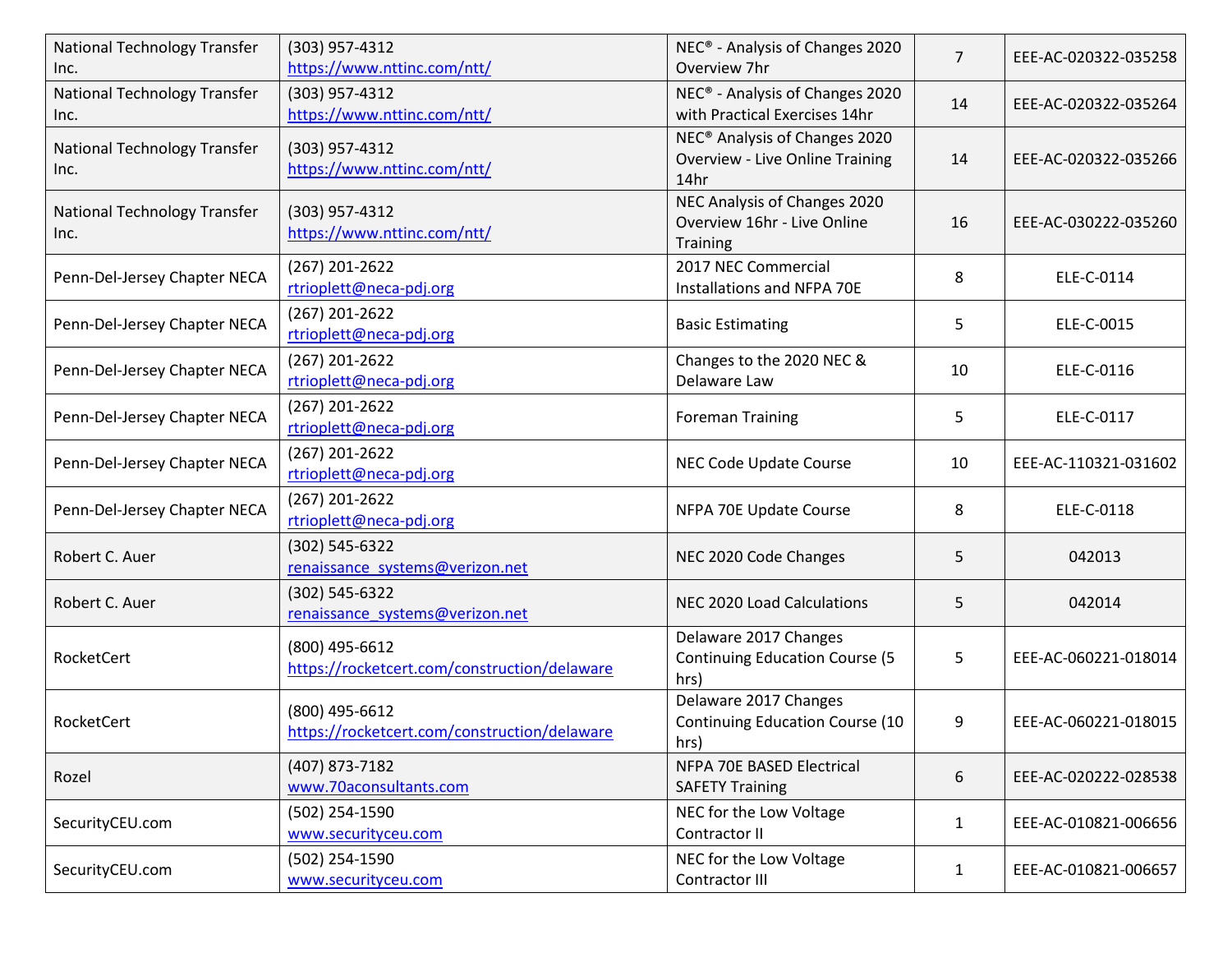| SecurityCEU.com                            | (502) 254-1590<br>www.securityceu.com                                                                                               | NEC for the Low Voltage<br>Contractor V                        | 1              | EEE-AC-010721-006661 |
|--------------------------------------------|-------------------------------------------------------------------------------------------------------------------------------------|----------------------------------------------------------------|----------------|----------------------|
| SecurityCEU.com                            | (502) 254-1590<br>www.securityceu.com                                                                                               | NEC for the Low Voltage<br>Contractor IV                       | 1              | EEE-AC-010721-006659 |
| Solar PV Systems                           | (855) 564-2387<br>https://www.electricallicenserenewal.com/Electrical-<br>Continuing-Education-<br>Courses.php?state=DE™=Electrical | Solar PV Systems                                               | 5              | EEE-AC-100621-028526 |
| Southern New Jersey Chapter<br><b>NECA</b> | (856) 722-6777<br>joeknechtjr@comcast.net                                                                                           | <b>Basic Safety Practices</b>                                  | 5              | EEE-AC-010621-003212 |
| Southern New Jersey Chapter<br><b>NECA</b> | (856) 722-6777<br>joeknechtjr@comcast.net                                                                                           | <b>Creating Electronic Friendly</b><br><b>Facilities</b>       | $\overline{2}$ | EEE-AC-010621-003196 |
| Southern New Jersey Chapter<br><b>NECA</b> | (856) 722-6777<br>joeknechtjr@comcast.net                                                                                           | Electric, Electronic and<br><b>Computerized Controls</b>       | 5              | EEE-AC-010621-003209 |
| Southern New Jersey Chapter<br><b>NECA</b> | (856) 722-6777<br>joeknechtjr@comcast.net                                                                                           | <b>Electrical Safety &amp; Hazard</b><br>Recognition & Control | 5              | EEE-AC-010621-003218 |
| Southern New Jersey Chapter<br><b>NECA</b> | (856) 722-6777<br>joeknechtjr@comcast.net                                                                                           | Fire Alarm Systems and CCTV<br>Systems                         | 5              | EEE-AC-010621-003231 |
| Southern New Jersey Chapter<br><b>NECA</b> | (856) 722-6777<br>joeknechtjr@comcast.net                                                                                           | <b>Green Markets</b>                                           | $\overline{2}$ | EEE-AC-010621-003225 |
| Southern New Jersey Chapter<br><b>NECA</b> | (856) 722-6777<br>joeknechtjr@comcast.net                                                                                           | Industrial and Fiber Optic<br><b>Lighting Systems</b>          | 4              | EEE-AC-010621-003211 |
| Southern New Jersey Chapter<br><b>NECA</b> | (856) 722-6777<br>joeknechtjr@comcast.net                                                                                           | <b>Motor Control and Panel Boards</b>                          | 5              | EEE-AC-010621-003214 |
| Southern New Jersey Chapter<br><b>NECA</b> | (856) 722-6777<br>joeknechtjr@comcast.net                                                                                           | NEC Code Calculations Chapter<br>Nine                          | 4              | EEE-AC-010621-003220 |
| Southern New Jersey Chapter<br><b>NECA</b> | (856) 722-6777<br>joeknechtjr@comcast.net                                                                                           | NFPA 70E Personal Protection<br>Equipment                      | 4              | EEE-AC-010621-003195 |
| Southern New Jersey Chapter<br><b>NECA</b> | (856) 722-6777<br>joeknechtjr@comcast.net                                                                                           | <b>OSHA Training for the Electrical</b><br>Industry            | 5              | EEE-AC-010621-003213 |
| Southern New Jersey Chapter<br><b>NECA</b> | (856) 722-6777<br>joeknechtjr@comcast.net                                                                                           | <b>Power Distribution</b>                                      | 4              | EEE-AC-010621-003215 |
| Southern New Jersey Chapter<br><b>NECA</b> | (856) 722-6777<br>joeknechtjr@comcast.net                                                                                           | Safety First Aid and Health for<br>the Electrical Industry     | 4              | EEE-AC-010621-003229 |
| Southern New Jersey Chapter<br><b>NECA</b> | (856) 722-6777<br>joeknechtjr@comcast.net                                                                                           | Significant Changes to the NEC                                 | 10             | EEE-AC-010621-003176 |
| Southern New Jersey Chapter<br><b>NECA</b> | (856) 722-6777<br>joeknechtjr@comcast.net                                                                                           | <b>Transformer Selection and</b><br>Application                | 4              | EEE-AC-010621-003224 |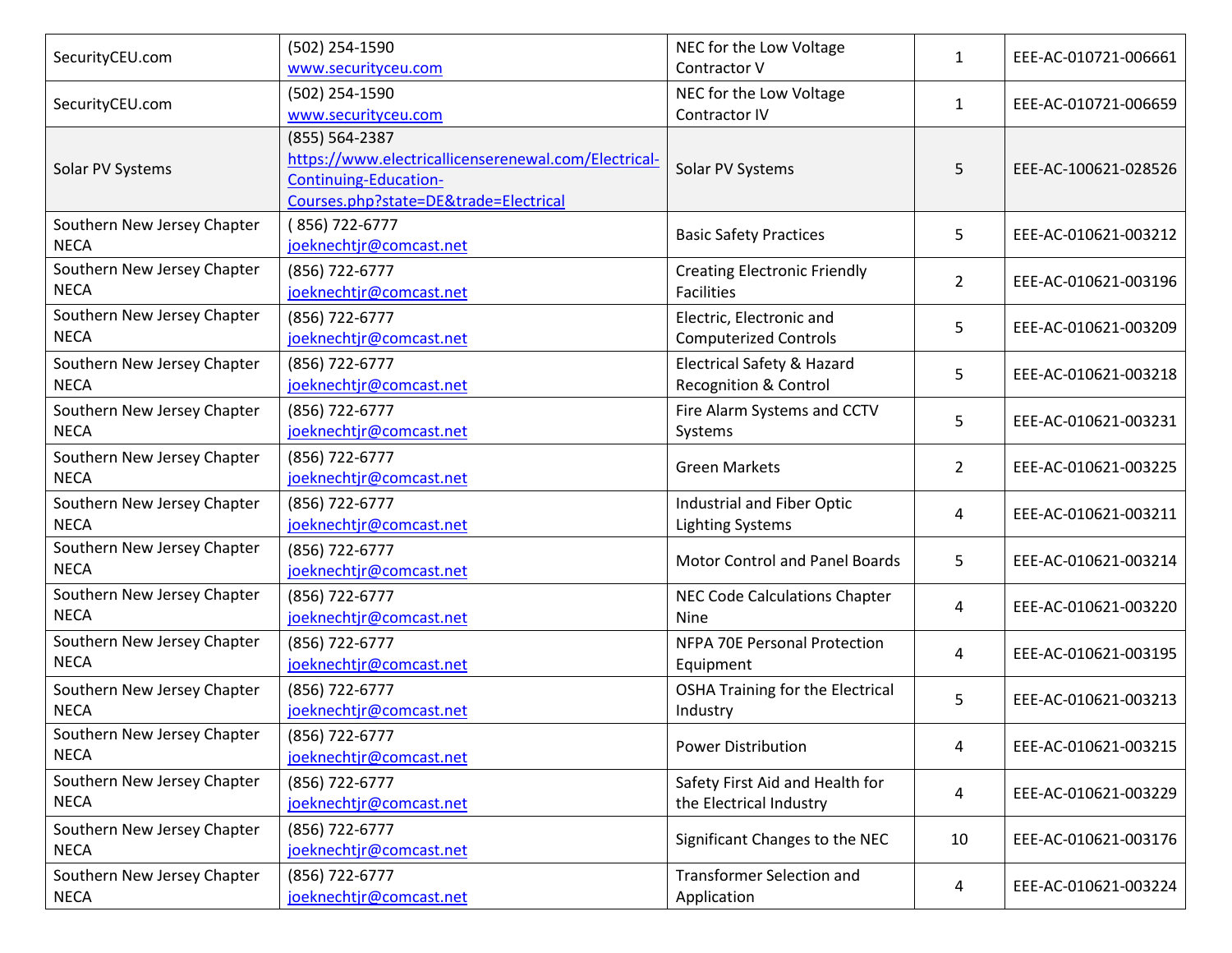| Southern New Jersey Chapter<br><b>NECA</b>           | (856) 722-6777<br>joeknechtjr@comcast.net           | <b>Wireless Technology</b>                                  | $\overline{2}$ | EEE-AC-010621-003194 |
|------------------------------------------------------|-----------------------------------------------------|-------------------------------------------------------------|----------------|----------------------|
| <b>Stallcup Training Institute</b>                   | (817) 846-0303<br>www.stallcuptraininginstitute.com | 2020 Stallcup's Illustrated NEC<br>Changes                  | 10             | ELE-C-0138           |
| <b>Technical Educational Services</b>                | (856) 783-6503<br>www.techeduserv.com               | LED Lighting & Controls; The<br><b>Energy Code</b>          | 8              | ELE-C-0120           |
| <b>Technical Educational Services</b>                | (856) 783-6503<br>www.techeduserv.com               | Medium Voltage Systems                                      | 4              | ELE-C-0121           |
| <b>Technical Educational Services</b>                | (856) 783-6503<br>www.techeduserv.com               | <b>National Electrical Code</b><br>Calculations             | 8              | ELE-C-0122           |
| <b>Technical Educational Services</b>                | (856) 783-6503<br>www.techeduserv.com               | Spaces about Elect. Equip &<br><b>Equip for General Use</b> | 8              | ELE-C-0123           |
| <b>Technical Sales and Consulting,</b><br><b>LLC</b> | (865) 535-8635<br>www.tsandc.com                    | <b>Busway and Bus Plugs</b>                                 | 1.5            | EEE-AC-102820        |
| <b>Technical Sales and Consulting,</b><br><b>LLC</b> | (865) 535-8635<br>www.tsandc.com                    | <b>Electrical Fittings</b>                                  | 1.5            | EEE-AC-102820        |
| Technical Sales and Consulting,<br><b>LLC</b>        | (856) 535-8635<br>www.tsandc.com                    | <b>Insulated Case Circuit Breakers</b>                      | 1.5            | EEE-AC-090420        |
| <b>Technical Sales and Consulting,</b><br><b>LLC</b> | $(865)$ 535-8635<br>www.tsandc.com                  | Low Voltage - Medium Voltage<br>Fuses                       | 1.5            | EEE-AC-102820        |
| <b>Technical Sales and Consulting,</b><br><b>LLC</b> | (865) 535-8635<br>www.tsandc.com                    | Low Voltage Motor Control                                   | 1.5            | EEE-AC-102820        |
| <b>Technical Sales and Consulting,</b><br><b>LLC</b> | (865) 535-8635<br>www.tsandc.com                    | Low Voltage Power Breakers                                  | 1.5            | EEE-AC-102820        |
| <b>Technical Sales and Consulting,</b><br><b>LLC</b> | (865) 535-8635<br>www.tsandc.com                    | Medium Voltage Control                                      | 1.5            | EEE-AC-102820        |
| <b>Technical Sales and Consulting,</b><br><b>LLC</b> | (865) 535-8635<br>www.tsandc.com                    | Medium Voltage Switchgear                                   | 1.5            | EEE-AC-102820        |
| <b>Technical Sales and Consulting,</b><br><b>LLC</b> | (865) 535-8635<br>www.tsandc.com                    | <b>Molded Case Circuit Breakers</b>                         | 1.5            | EEE-AC-102820        |
| Technical Sales and Consulting,<br><b>LLC</b>        | $(865)$ 535-8635<br>www.tsandc.com                  | <b>Motor Control Centers</b>                                | 1.5            | EEE-AC-102820        |
| <b>Technical Sales and Consulting,</b><br><b>LLC</b> | $(865)$ 535-8635<br>www.tsandc.com                  | <b>Protective Relays</b>                                    | 1.5            | EEE-AC-102820        |
| <b>Technical Sales and Consulting,</b><br><b>LLC</b> | (865) 535-8635<br>www.tsandc.com                    | Transformers                                                | 1.5            | EEE-AC-102820        |
| <b>Technical Sales and Consulting,</b><br><b>LLC</b> | (865) 535-8635<br>www.tsandc.com                    | Variable Frequency Drives                                   | 1.5            | EEE-AC-102820        |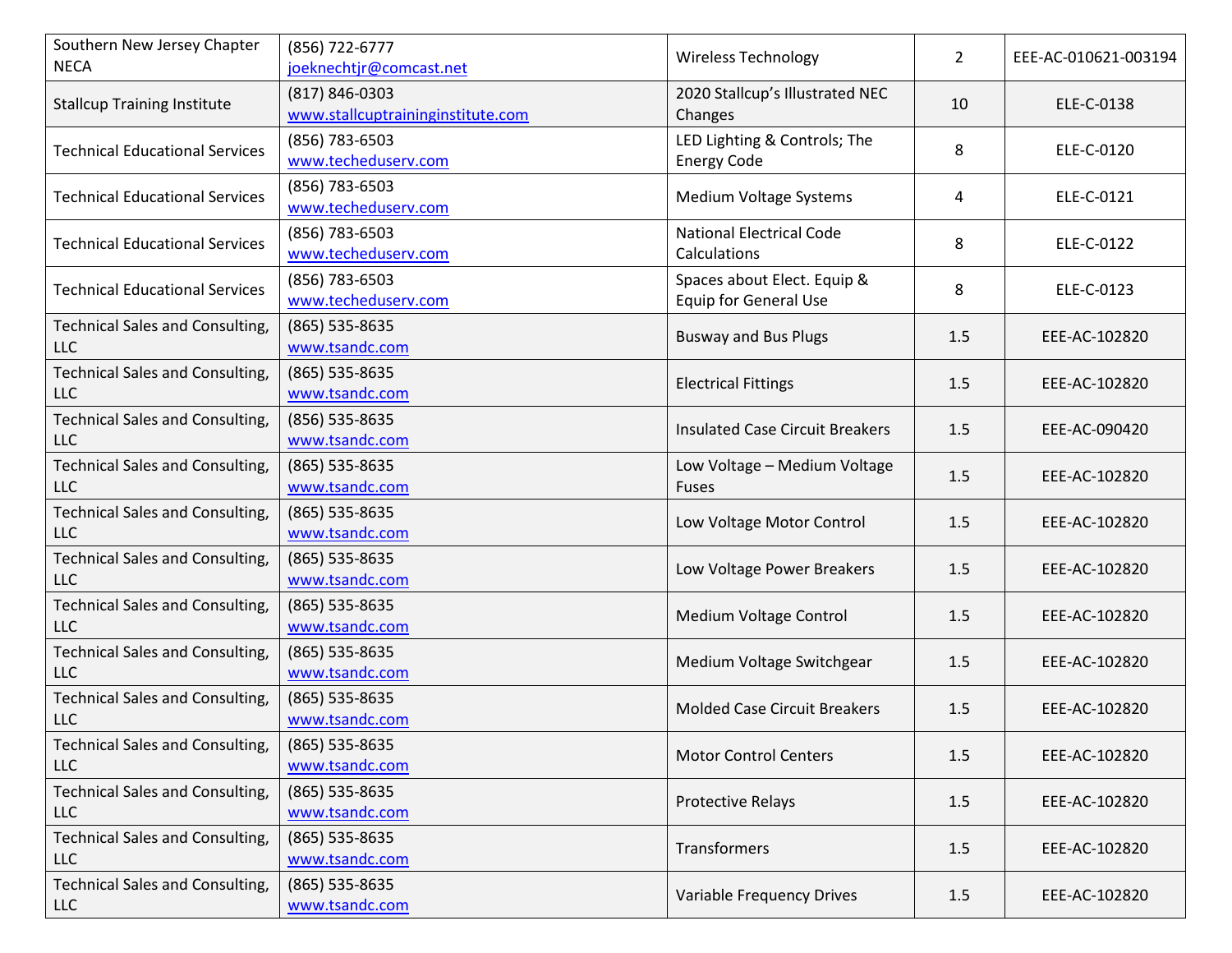| The CMOOR Group                               | (502) 254-1506<br>www.securityceu.com            | NEC for the Low Voltage<br>Contractor 1                                              | $\mathbf{1}$   | EEE-AC-010821-006655 |
|-----------------------------------------------|--------------------------------------------------|--------------------------------------------------------------------------------------|----------------|----------------------|
| The Electrical Association of<br>Philadelphia | $(610)$ 825-1600<br>www.eap.org                  | <b>Branch-Circuit Feeder and</b><br><b>Service Calculations</b>                      | 8              | ELE-C-0124           |
| The Electrical Association of<br>Philadelphia | $(610)$ 825-1600<br>www.eap.org                  | <b>Common Violations</b>                                                             | 2              | EEE-AC-091020        |
| The Electrical Association of<br>Philadelphia | $(610)$ 825-1600<br>www.eap.org                  | <b>Fire Alarms II</b>                                                                | 8              | ELE-C-0125           |
| The Electrical Association of<br>Philadelphia | $(610)$ 825-1600<br>www.eap.org                  | One and Two Family Dwelling<br>Electric                                              | 8              | ELE-C-0126           |
| The Electrical Association of<br>Philadelphia | $(610)$ 825-1600<br>www.eap.org                  | Soares Grounding and Bonding<br>Part II                                              | 8              | ELE-C-0127           |
| The Electrical Association of<br>Philadelphia | $(610)$ 825-1600<br>www.eap.org                  | Switchboards, Switchgear and<br>Panelboards- Article 408                             | $\overline{2}$ | EEE-AC-091020        |
| The Electrical Association of<br>Philadelphia | $(610)$ 825-1600<br>www.eap.org                  | <b>Transformers Article 450</b>                                                      | $\overline{2}$ | EEE-AC-091020        |
| <b>United Inspection Agency</b>               | (215) 542-9977<br>www.unitedinspectionagency.com | Branch Circuits, Article 210                                                         | $\overline{2}$ | EEE-AC-100621-027977 |
| <b>United Inspection Agency</b>               | (215) 542-9977<br>www.unitedinspectionagency.com | Calculations, Conductor<br>Ampacity, Application, Derating,<br>& Raceway Fill        | $\overline{2}$ | EEE-AC-110420-005224 |
| <b>United Inspection Agency</b>               | (215) 542-9977<br>www.unitedinspectionagency.com | Calculations, Singe and<br><b>Multifamily Dwelling Units</b>                         | $\overline{2}$ | EEE-AC-110420-005222 |
| <b>United Inspection Agency</b>               | (215) 542-9977<br>www.unitedinspectionagency.com | Calculations, Transformer<br>Overcurrent Protection, Motors,<br>& More               | $\overline{2}$ | EEE-AC-110420-005227 |
| <b>United Inspection Agency</b>               | (215) 542-9977<br>www.unitedinspectionagency.com | <b>Common Violations</b>                                                             | $\mathbf{1}$   | ELE-C-0140           |
| <b>United Inspection Agency</b>               | (215) 542-9977<br>www.unitedinspectionagency.com | Fire Pumps - Article 695                                                             | $\overline{2}$ | EEE-AC-090220        |
| <b>United Inspection Agency</b>               | (215) 542-9977<br>www.unitedinspectionagency.com | <b>General Requirements &amp;</b><br>Definitions - Articles 100, 110, &<br>300       | $2^{\circ}$    | EEE-AC-110420-005226 |
| <b>United Inspection Agency</b>               | (215) 542-9977<br>www.unitedinspectionagency.com | Health Care Occupancies -<br>Article 517                                             | 1              | EEE-AC-090220        |
| United Inspection Agency                      | (215) 542-9977<br>www.unitedinspectionagency.com | <b>Overcurrent Protection, General</b><br>App Feeder Taps, Transformer<br>Conductors | $\overline{2}$ | EEE-AC-110420-005225 |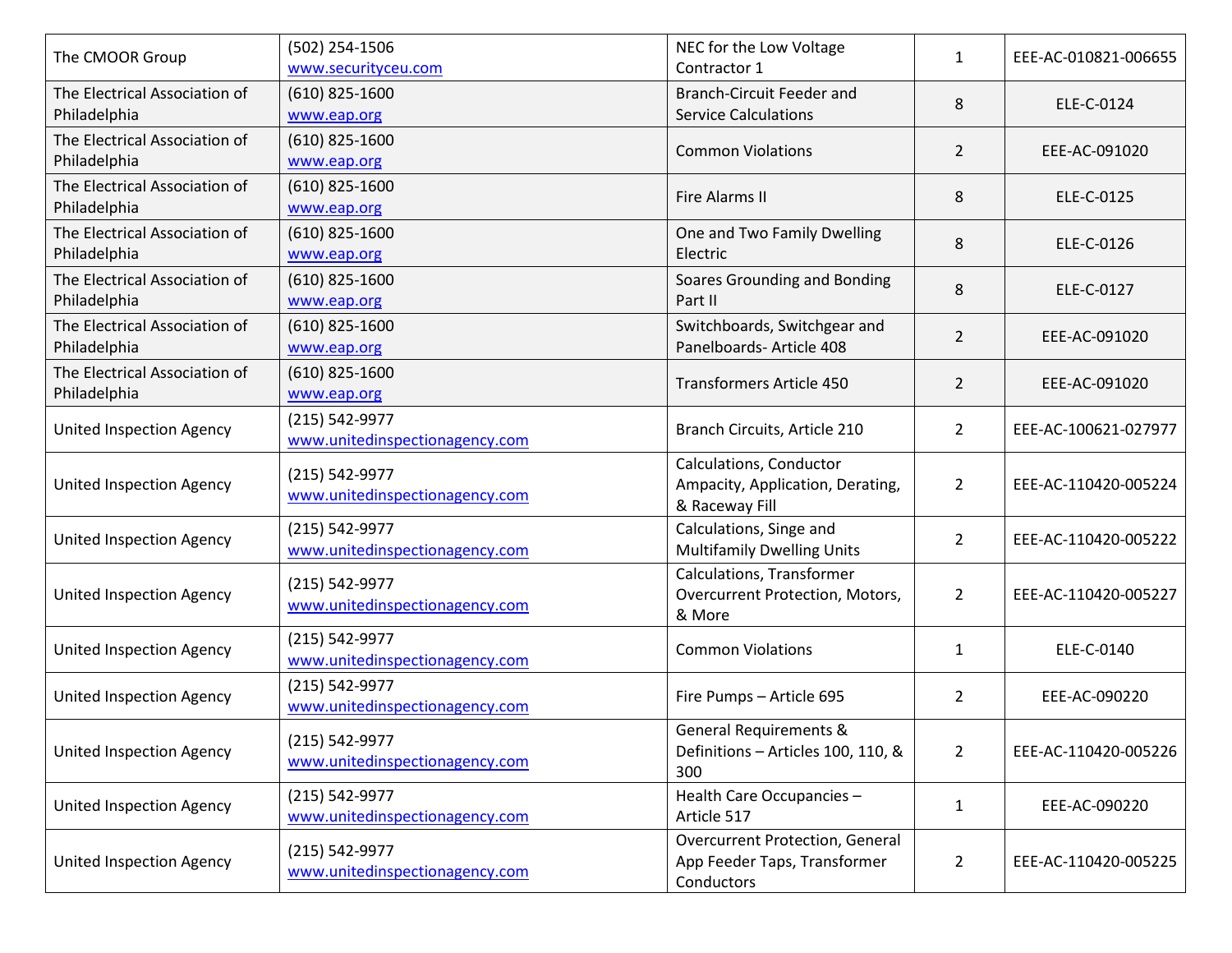| United Inspection Agency                              | (215) 542-9977<br>www.unitedinspectionagency.com  | Swimming Pools - Article 680                                                        | $\overline{2}$ | EEE-AC-090220        |
|-------------------------------------------------------|---------------------------------------------------|-------------------------------------------------------------------------------------|----------------|----------------------|
| United Inspection Agency                              | (215) 542-9977<br>www.unitedinspectionagency.com  | Article 625 - Electrical Charging<br>System                                         | $\overline{2}$ | EEE-AC-050422-041320 |
| <b>Vector Solutions</b>                               | (866) 546-1212<br>www.vectorsolutions.com         | 2020 NEC Changes: Backup<br>Power, Energy Storage, and<br>Limited Energy (RV-11548) | $\mathbf{1}$   | EEE-AC-102820        |
| <b>Vector Solutions</b>                               | (866) 546-1212<br>www.vectorsolutions.com         | 2020 NEC Changes: Conductors,<br>Wiring Methods, and Enclosures<br>$(RV-11544)$     | $\mathbf{1}$   | EEE-AC-102820        |
| <b>Vector Solutions</b>                               | (866) 546-1212<br>www.vectorsolutions.com         | 2020 NEC Changes: Devices,<br>Lighting, and Gear (RV-11546)                         | $\mathbf{1}$   | EEE-AC-102820        |
| <b>Vector Solutions</b>                               | (866) 546-1212<br>www.vectorsolutions.com         | 2020 NEC Changes: Equipment<br>for General Use (RV-11547)                           | $\mathbf{1}$   | EEE-AC-102820        |
| <b>Vector Solutions</b>                               | (866) 546-1212<br>www.vectorsolutions.com         | 2020 NEC Changes: Focus on<br>Wiring Methods (RV-11545)                             | 1              | EEE-AC-102820        |
| <b>Vector Solutions</b>                               | (866) 546-1212<br>www.vectorsolutions.com         | 2020 NEC Changes: Overvoltage<br>and Grounding & Bonding (RV-<br>11543)             | 1              | EEE-AC-102820        |
| <b>Vector Solutions</b>                               | (866) 546-1212<br>www.vectorsolutions.com         | 2020 NEC Changes: Process<br><b>Review and Updated Articles</b><br>(RV-11539)       | $\mathbf{1}$   | EEE-AC-102820        |
| <b>Wayne Robinson Seminars</b><br>DBA Kenny Clamp LLC | (443) 926-1577<br>kenny.clamp@gmail.com           | 2020 NEC Analysis of Changes                                                        | 10             | ELE-C-0129           |
| Provider (Kenya Mills)                                | (972) 733-3431<br>www.statece.com<br>www.txce.com | 2011 NEC Code Changes                                                               | 4              | EEE-AC-102820        |
| Provider (Kenya Mills)                                | (972) 733-3431<br>www.statece.com<br>www.txce.com | 2014 NEC Code Updates:<br>Definitions, Installations &<br><b>Branch Circuits</b>    | 4              | EEE-AC-102820        |
| Provider (Kenya Mills)                                | (972) 733-3431<br>www.statece.com<br>www.txce.com | 2014 NEC Code Updates:<br>Feeders, Servers, Calculations                            | 4              | EEE-AC-102820        |
| Provider (Kenya Mills)                                | (972) 733-3431<br>www.statece.com<br>www.txce.com | 2014 NEC Code Updates:<br><b>Manufactured Wiring Systems</b>                        | 4              | EEE-AC-102820        |
| Provider (Kenya Mills)                                | (972) 733-3431<br>www.statece.com<br>www.txce.com | 2014 NEC Codes Updates: Over<br><b>Current Protection Grounding</b><br>and Bonding  | 4              | EEE-AC-102820        |